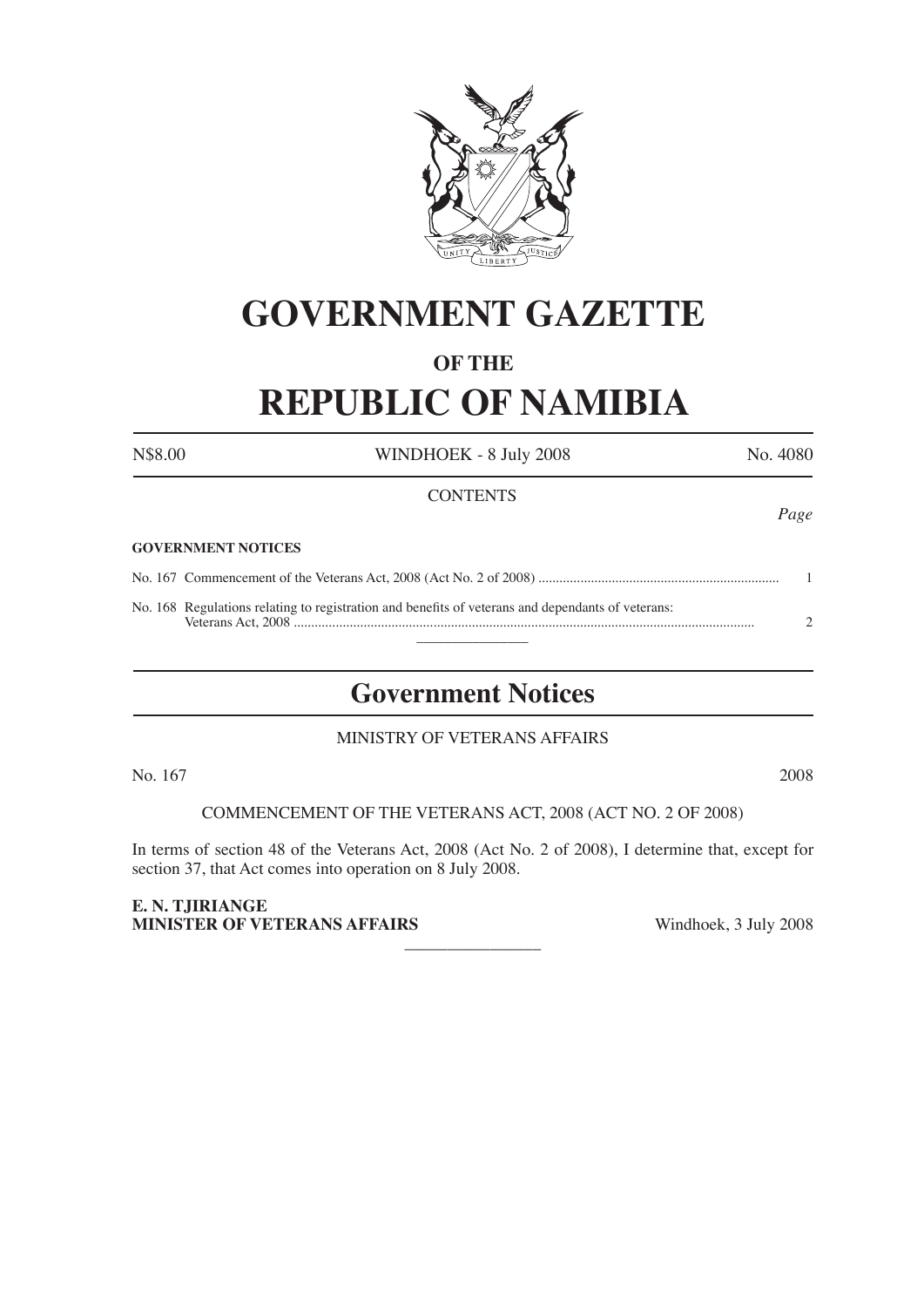## MINISTRY OF VETERANS AFFAIRS

No. 168 2008

## REGULATIONS RELATING TO REGISTRATION AND BENEFITS OF VETERANS AND DEPENDANTS OF VETERANS: VETERANS ACT, 2008

The Minister responsible for veterans affairs has, under section 46 of the Veterans Act, 2008 (Act No. 2 of 2008), made the regulations set out in Schedule.

#### **SCHEDULE**

#### ARRANGEMENT OF REGULATIONS

#### PART 1

## PRELIMINARY

#### 1 Definitions

#### PART 2

## REGISTRATION OF VETERANS AND DEPENDANTS

- 2 Application for registration
- 3 Consideration of application
- 4 Notification of decision on application for registration<br>5 Entry into register
- 5 Entry into register
- 6 Registration card

#### PART 3

## PROVISION OF ASSISTANCE

- 7 Qualification for assistance
- 8 Amount of financial assistance
- 9 Social welfare assistance
- 10 Application for assistance
- 11 Consideration of application
- 12 Notification of decision on application for assistance
- 13 Suspension of assistance
- 14 Entry into register

#### PART 4

## FUNDING OF PROJECTS

- 15 Funding of projects
- 16 Use of project funds<br>17 Form and duration of
- Form and duration of funding
- 18 Agreements relating to funding
- 19 Application for funding of project
- 20 Consideration of application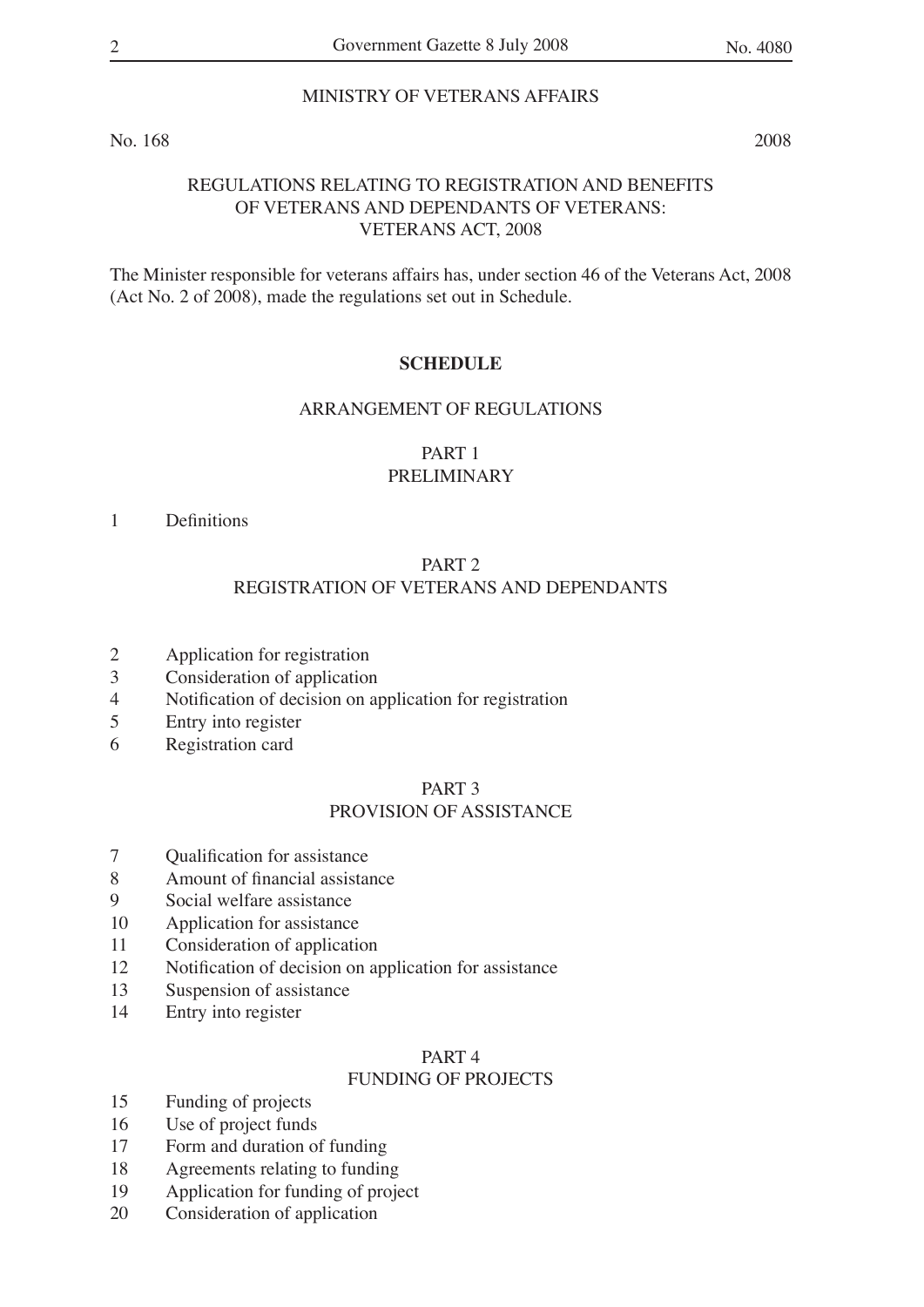- 21 Notification of decision on application for funding
- 22 Suspension of funding
- 23 Entry into register

#### PART 5 VETERANS ASSOCIATIONS

- 24 Recognition of association
- 25 Constitutive document of associations
- 26 Application for recognition of association
- 27 Registration with other authorities
- 28 Annual grant payment

## PART 6

## **GENERAL**

- 29 Register of veterans, dependants and beneficiaries
- 30 Noting of appeals to Appeal Board
- 31 Noting of appeals to High Court

## **APPENDIX A**

## **Forms**

- Form VA 1 Application for registration as veteran or dependant
- Form VA 2 Notification of decision on application for registration<br>Form VA 3 Veteran/dependant registration identity card
- Veteran/dependant registration identity card
- Form VA 4 Application for assistance
- Form VA 5 Medical report
- Form VA 6 Notification of decision on application for assistance
- Form VA 7 Notification of suspension of assistance or funding<br>Form VA 8 Application for funding of project
- Application for funding of project
- Form VA 9 Notification of decision on funding of project
- Form VA 10 Application for recognition of association

## **APPENDIX B**

#### **PART 1 PRELIMINARY**

#### **Definitions**

**1.** In these regulations a word or an expression to which a meaning has been assigned in the Act bears that meaning and, unless the context otherwise indicates -

"register" means the register referred to in regulation 29; and

"the Act" means the Veterans Act, 2008 (Act No. 2 of 2008).

## **PART 2 REGISTRATION OF VETERANS AND DEPENDANTS**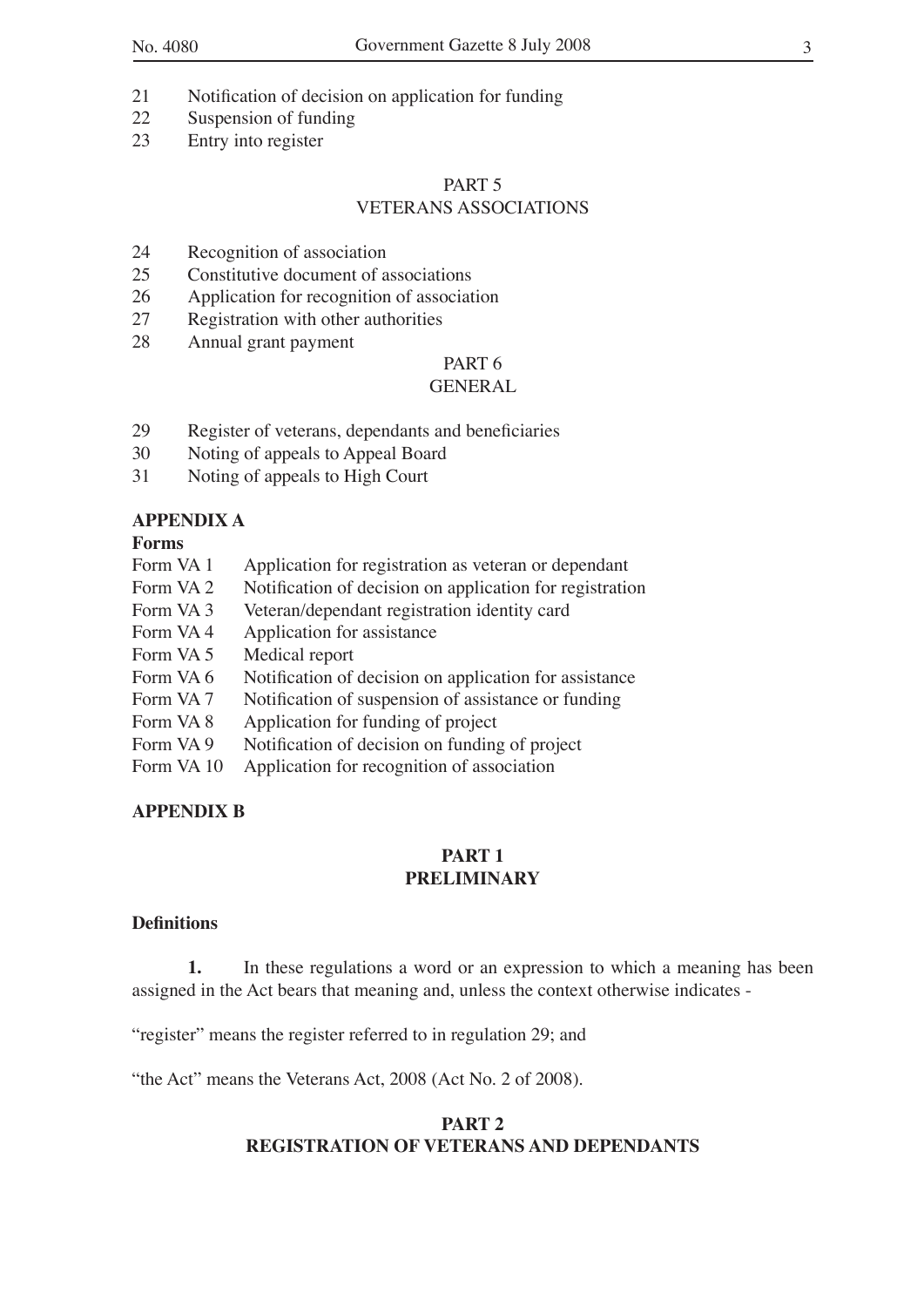## **Application for registration**

**2.** (1) An application, contemplated in section 28 of the Act, for registration as a veteran or a dependant must be made on Form VA 1 set out in Appendix A.

- (2) All applicants for registration must complete Part 1 of Form VA 1, and –
- (a) persons basing registration on membership of the liberation forces must complete Part 2;
- (b) persons basing registration on participation in political, diplomatic or underground activities must complete Part 3;
- (c) persons basing registration on criminal conviction must complete Part 4; and
- (d) persons registering as dependants of living or deceased veterans must complete Part 5,

of that form.

## **Consideration of application**

**3.** For the purposes of considering an application in terms of section 28(2) of the Act, the Board may -

- (a) refer the application to a committee established by it in terms of section 21 of the Act; or
- (b) request for more information from the applicant or any other relevant source to enable the Board to make a decision.

## **Notification of decision on application for registration**

**4.** The notification, referred to in section 28(4) of the Act, of a decision made under section 28(2) of the Act, must –

- (a) be on Form VA 2 set out in Appendix A;
- (b) be delivered to the applicant within 60 days of receipt of the application by the Board; and
- (c) inform the applicant of his or her right to appeal within the period specified in section 40(1) of the Act.

## **Entry into register**

**5.** The Board must enter the name of every person whose application for registration as a veteran or a dependant is approved by it into the relevant part of the register.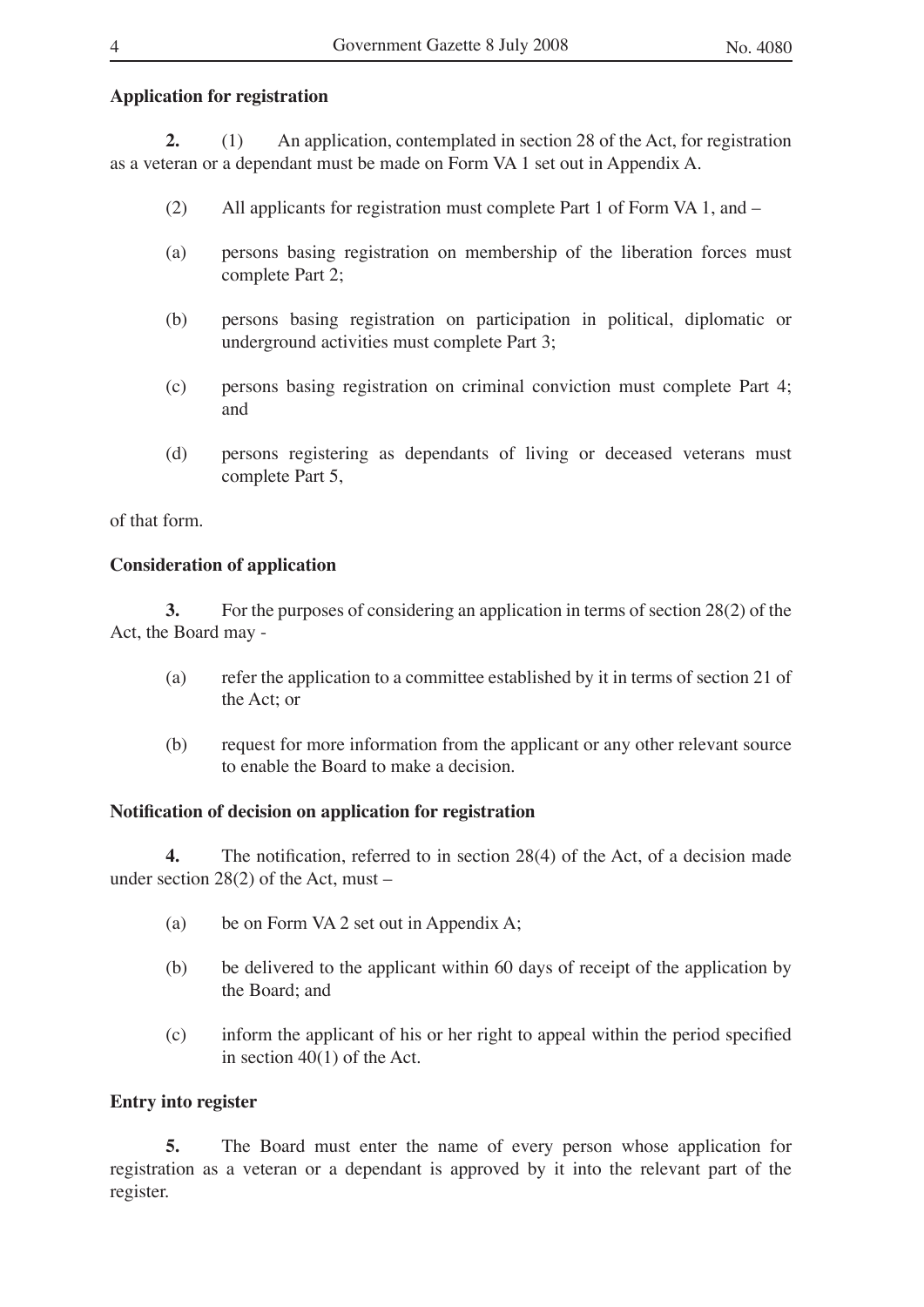#### **Registration card**

**6.** The Board must issue, to every person registered as a veteran or dependant, a registration identity card which must -

- (a) be on Form VA 3 set out in Appendix A; and
- (b) bear the veteran's or dependant's photograph and signature or right hand thumb print or, where not possible, any finger print.

## **PART 3 PROVISION OF ASSISTANCE**

#### **Qualification for assistance**

**7.** The amount prescribed for the purposes of section 29(2) of the Act is N\$36 000.00 per annum.

## **Amount of financial assistance**

- **8.** For the purposes of section 32(1) of the Act -
- (a) the amount of assistance payable to a veteran is a monthly sum of N\$2 000.00;
- (b) where there is no other dependant, the amount of assistance payable to a dependant of a veteran who is a surviving spouse is an amount which is equal to the amount stated in paragraph (a);
- (c) if the deceased veteran is survived by a spouse and dependants, the surviving spouse is entitled to receive an amount which is equal to 55 per cent of the amount stated in paragraph (a), and the dependants are entitled to receive an amount which is equal to 45 per cent of the of the amount stated in paragraph (a), to be equally divided among the dependants; and
- (d) if the deceased veteran is survived by a dependant or dependants, other than a spouse, the dependant or dependants are entitled to receive an amount which is equal to the amount stated in paragraph (a), to be equally divided among the dependants, where applicable.

## **Social welfare assistance**

**9.** A veteran receiving assistance from the Fund may also apply to the Board and be granted social welfare assistance from the Fund in any of the following forms:

- (a) free medical care or provision of prosthetic and mobility aids for the disabled and free medical treatment at Government health facilities**;**
- (b) funeral grants, amounts to be determined by the Board from time to time;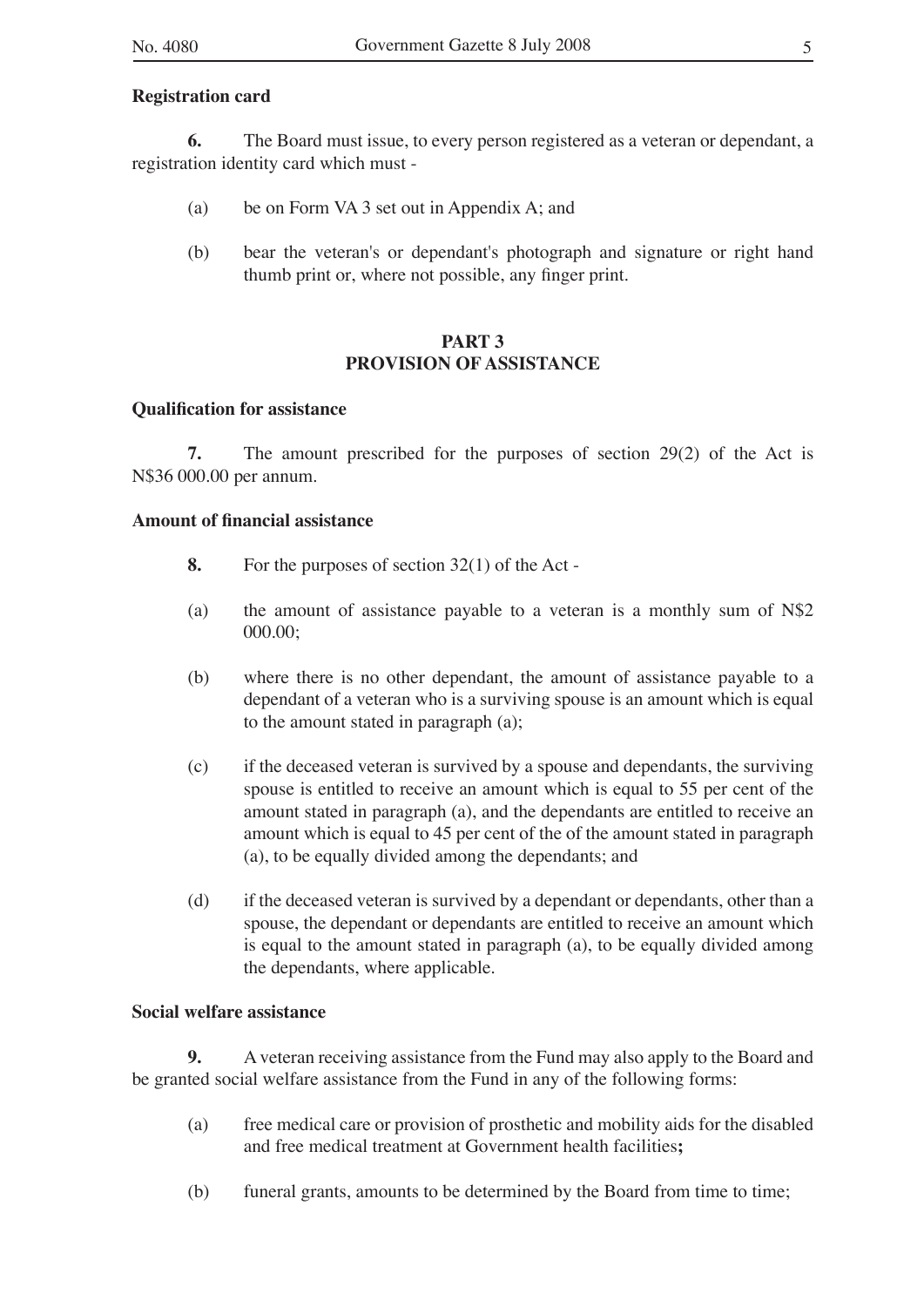- 
- (c) education grants to facilitate access to institutions of higher learning, vocational training, literacy training in State institutions as determined by the Board from time to time**;** or
- (d) transportation, subsidized fares on public air, sea and land transport as determined by the Board from time to time**;** and
- (e) subsidized water and electricity supplies as determined by the Board in consultation with the relevant local authority providing the service.

## **Application for assistance**

**10.** (1) An application, contemplated in section 31 of the Act, for assistance from the Fund must be made on Form VA 4 set out in Appendix A.

(2) An application for assistance made under subregulation (1), must, where possible be -

- (a) supported by documentary evidence of
	- (i) the registration number as a veteran or dependant;
	- (ii) where the applicant claims he or she suffered injury during the liberation struggle, the date and nature and circumstance of the injury; and
	- (iii) the applicant's earnings from employment or self- employment; and
- (b) accompanied by a medical report on the claim of injury or incapacity or disability on Form VA 5 set out in Appendix A.

## **Consideration of application**

**11.** For the purposes of considering an application in terms of section 31(3) of the Act, the Board may -

- (a) refer the application to a committee established by it in terms of section 21 of the Act; or
- (b) request for more information from the applicant or any other relevant source to enable the Board to make a decision.

## **Notification of decision on application for assistance**

**12.** The notification, referred to in section 31(4) of the Act, of a decision made under section 31(3) of the Act, must –

- (a) be on Form VA 6 set out in Appendix A;
- (b) indicate the nature and amount of assistance granted, including any applicable conditions;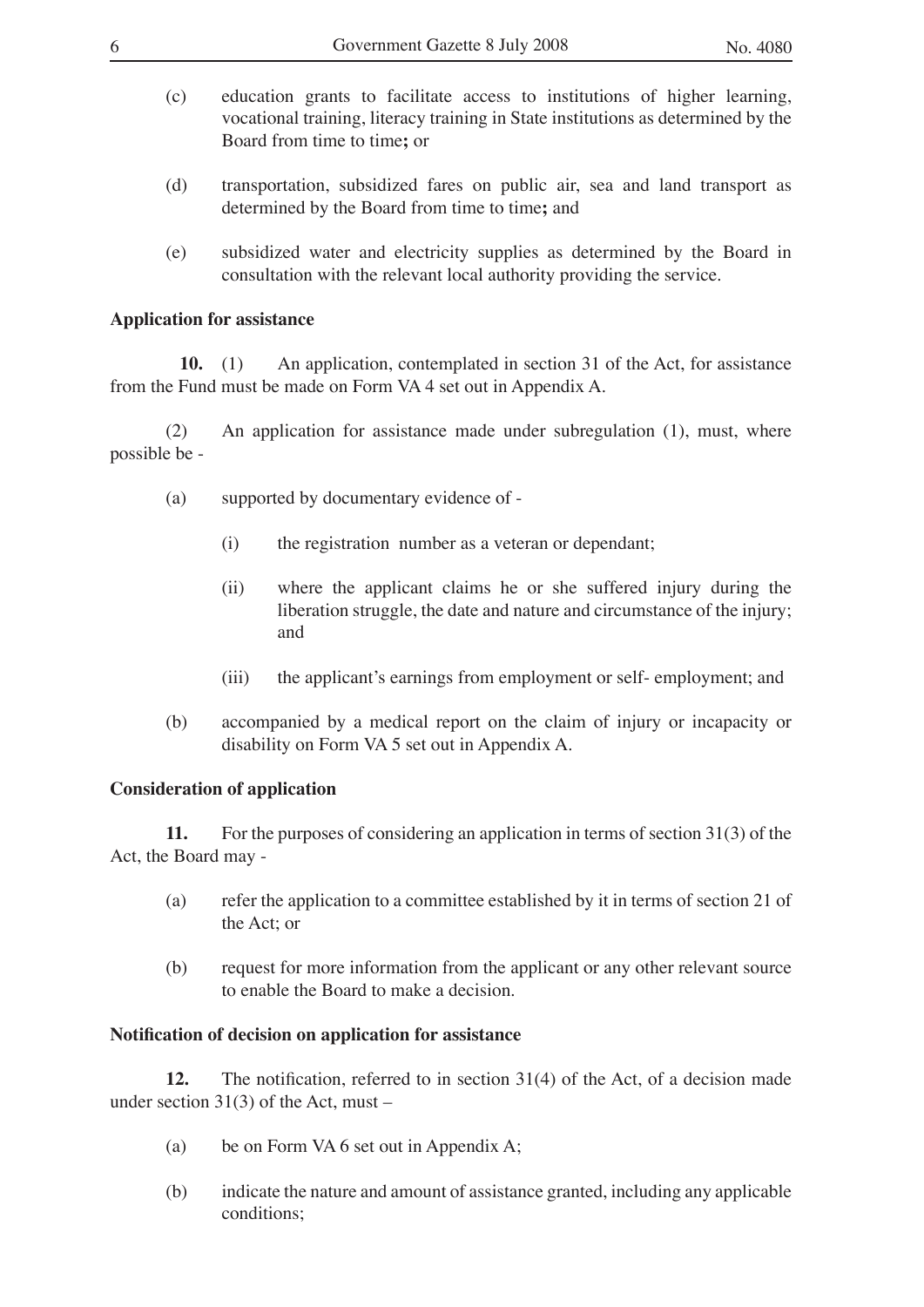- (c) be delivered to the applicant within 60 days of receipt of the application by the Board; and
- (d) inform the applicant of his or her right to appeal within the period specified in section 40(1) of the Act.

## **Suspension of assistance**

**13.** Where the Board has suspended payment of assistance in terms of section 33(3) of the Act, the Board must give notice of such suspension to the veteran or dependant on Form VA 7 set out in Appendix A.

## **Entry into register**

**14.** The Board must enter the name of every veteran or dependant of veteran whose application for assistance is approved by it into the relevant part of the register.

#### **PART 4 FUNDING OF PROJECTS**

## **Funding of projects**

**15.** The Board may, for the purposes of section 35(3) of the Act, authorise payment from the Fund for -

- (a) the cost of any project approved by the Board up to a maximum of two hundred thousand dollars (N\$200,000.00) per project;
- (b) services, goods or grants to veterans or dependants of veterans to enable them to engage in economic activities such as agricultural, industrial enterprises or commercial undertakings approved for funding by the Board or any project approved by the Board;
- (c) the cost, where necessary, of experts, consultants engaged to advise or assist veterans or dependants of veterans to identify, design or define their projects, such as small scale industries in mining, fishing, agricultural and other undertakings;
- (d) the cost of any skills training for veterans or dependants of veterans in connection with a project funded or to be funded by the Fund; and
- (e) the cost of a veteran or dependant of a veteran undergoing medical examination connected with a project funded by the Fund.

## **Use of project funds**

**16.** (1) No funds, in whatever form, granted by the Fund for a project may be disposed of, applied to, spent on, or used for any purpose other than for which they are approved and provided.

(2) Where any funds are used for any purpose or use other than for which they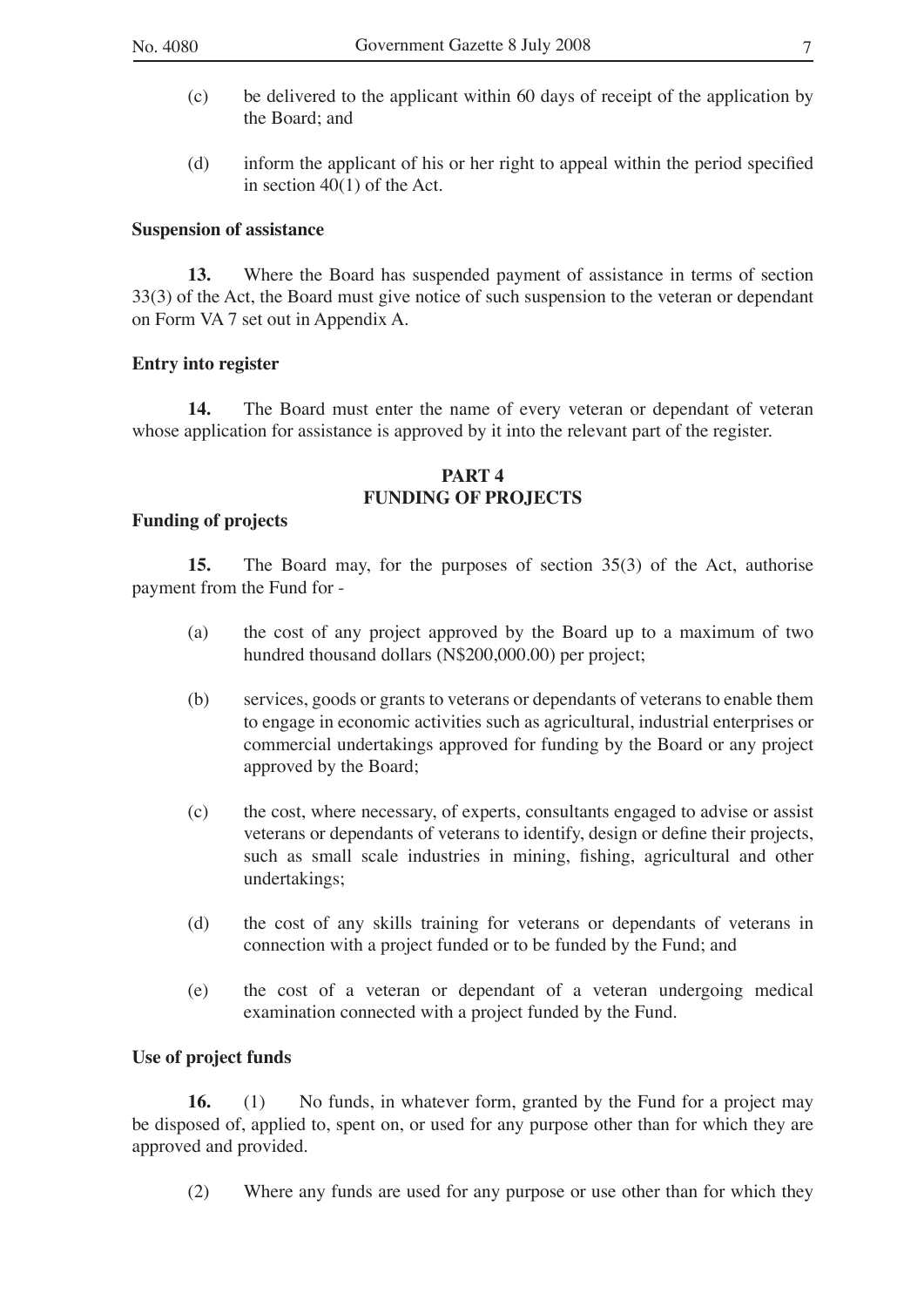are approved by the Board, the Board may suspend or terminate the funding and require a total or partial refund from any person, failing which the Board may proceed to recover the funds in the manner provided for in section 34 of the Act.

(3) The Board may, before an application for funding of a project is approved or during the implementation of a project, require that it be satisfied that the project is viable and it may impose conditions as it may consider appropriate in respect of the use or application of the funds allocated for the project.

- (4) For purposes of this regulation, the Board may –
- (a) require that a proper feasibility study in respect of the project be carried out; or
- (b) direct that the applicant under-goes appropriate training to equip him or her with skills relevant to the management of the project at the expense of the Fund.

#### **Form and duration of funding**

- **17.** (1) Funding of a project by the Fund may be in the form of –
- (a) payment of a single lump sum of money;
- (b) disbursement of periodic payments of sums of money which are, where appropriate, spread over a period of time not exceeding three years; or
- (c) a combination of a lump sum payment and periodic payments.

(2) The payments referred to in subregulation (1) may not be made directly to the veteran or dependant, but must be made directly to the providers of goods, services or equipment, as the case may be, except that the Board may authorize payment of not more than 10 per cent of the funding to the veteran or dependant to meet operational activities.

## **Agreements relating to funding**

**18.** The Board and the beneficiary of a project funding must enter into a written contract in which are contained terms and conditions and obligations of the contracting parties on the offer and acceptance and utilization of the funding from Fund.

## **Application for funding of project**

**19.** (1) An application, contemplated in section 36 of the Act, for the funding of a project by the Fund must be made on Form VA 8 set out in Appendix A.

(2) An application for funding made under subregulation (1), must, where possible be -

(a) supported by documentary evidence of -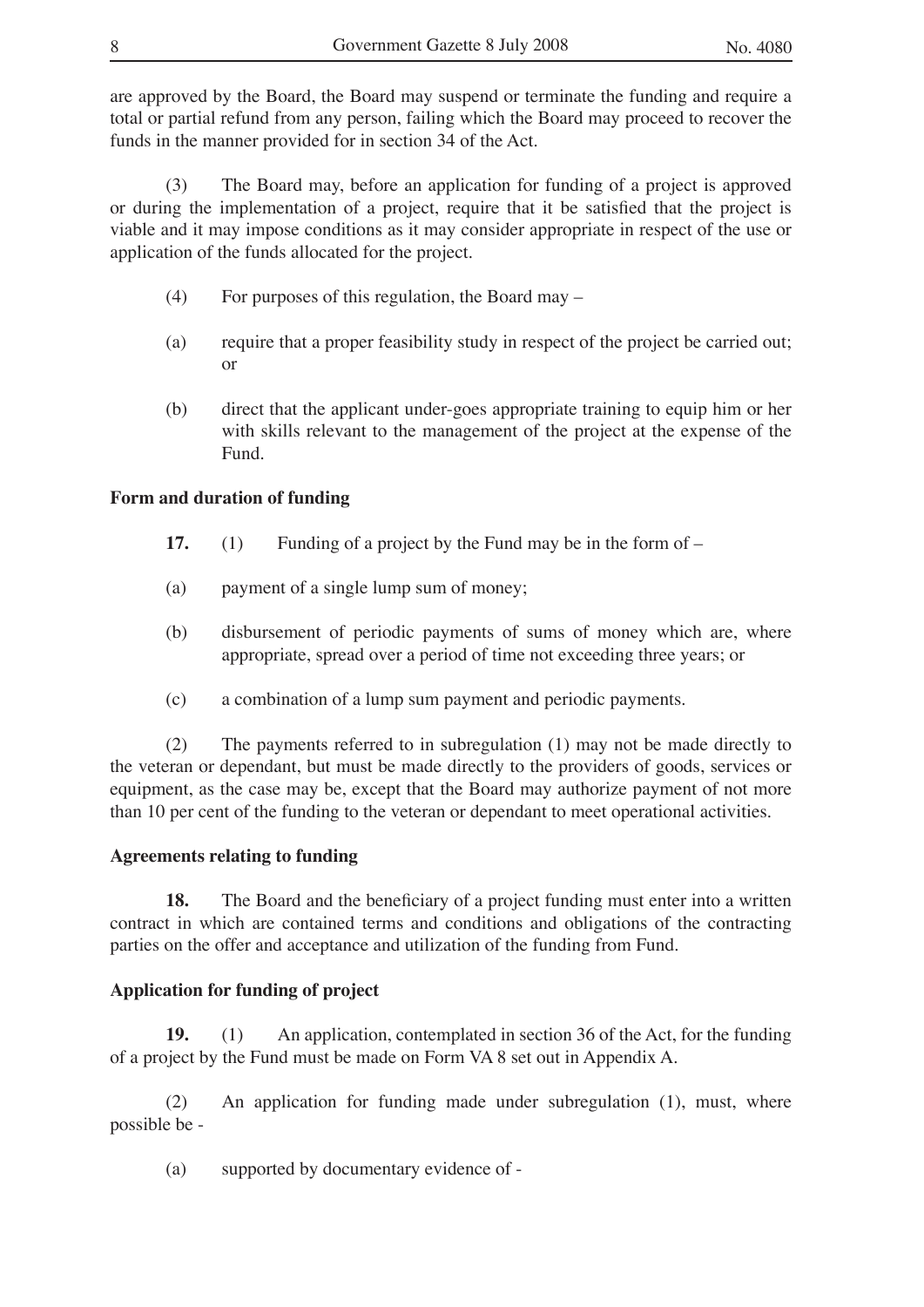- (i) the registration number as a veteran or dependant;
- (ii) where the applicant claims he or she suffered injury during the liberation struggle, the date and nature and circumstances of the injury;
- (iii) the applicant's earnings from employment or self- employment; and
- (iv) any anticipated or pledged financial support from the Government, financial institution or organization or other sources;
- (b) accompanied by a medical report on the claim of injury or incapacity or disability on Form VA 5 set out in Appendix A.

#### **Consideration of application**

**20.** For the purposes of considering an application in terms of section 36(3) of the Act, the Board may -

- (a) refer the application to a committee established by it in terms of section 21 of the Act; or
- (b) request for more information from the applicant or any other relevant source to enable the Board to make a decision.

#### **Notification of decision on application for funding**

**21**. The notification, referred to in section 36(4) of the Act, of a decision made under section 36(3) of the Act, must –

- (a) be on Form VA 9 set out in Appendix A;
- (b) indicate the nature and amount of funding granted, including the method of funding and any applicable conditions;
- (c) be delivered to the applicant within 60 days of receipt of the application by the Board; and
- (d) inform the applicant of his or her right to appeal within the period specified in section 40(1) of the Act.

## **Suspension of funding**

**22.** In addition to the reasons mentioned in regulation 16(2), the Board may, for any other valid reason, suspend or terminate the funding of a project, and in that case the Board must give notice of such suspension to the veteran or dependant on Form VA 7 set out in Appendix A and it may proceed to recover any funds already disbursed in accordance with the provisions of section 34 of the Act.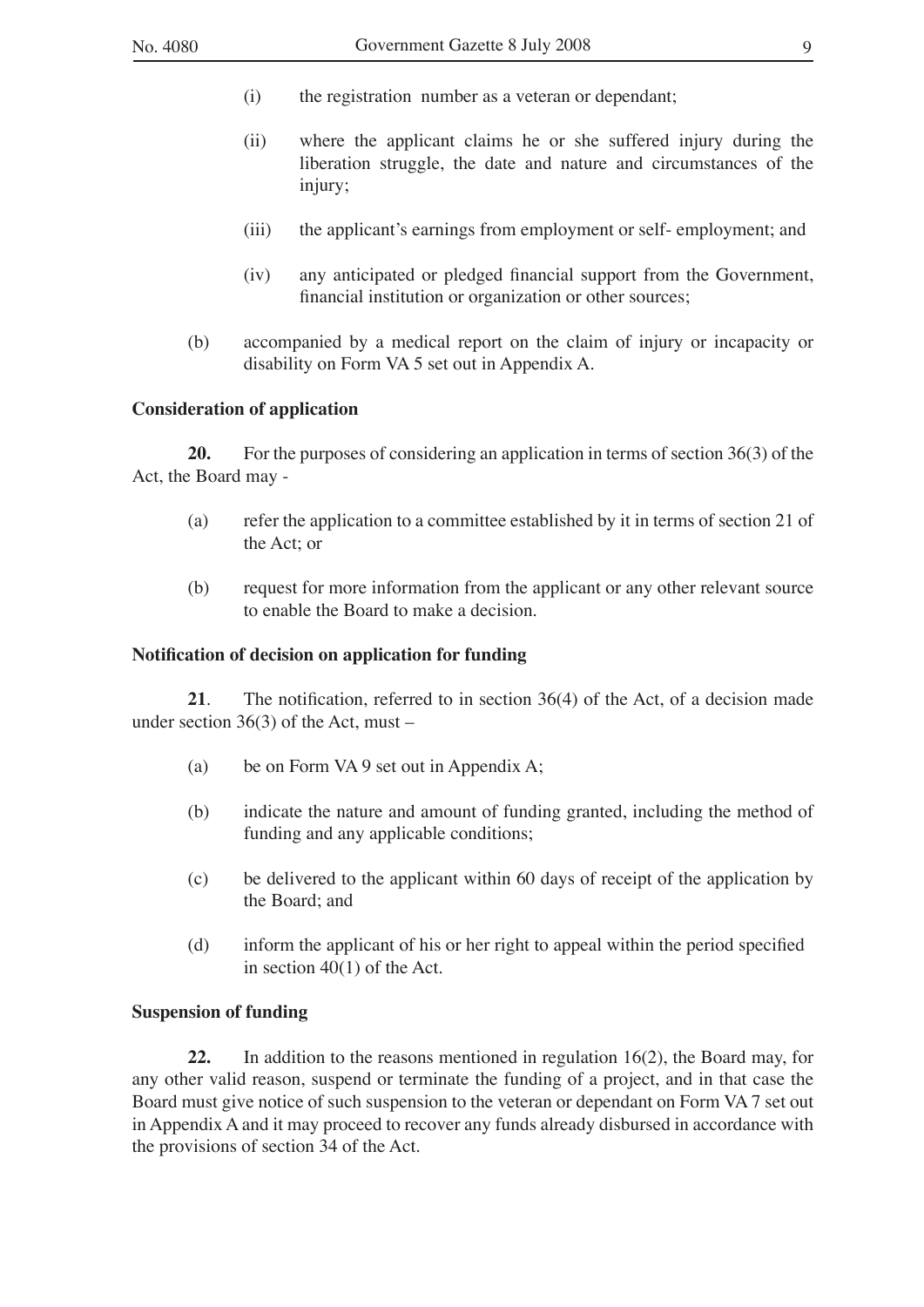## **Entry into register**

**23.** The Board must enter the name of every veteran or dependant of veteran whose application for funding of a project is approved by it into the relevant part of the register.

## **PART 5 VETERANS ASSOCIATIONS**

#### **Recognition of association**

**24.** In order for an association or organisation formed pursuant to section 44(1) of the Act to be recognised under subsection (3) of that section, that association must comply with the requirements set out in regulations 25 and 26.

#### **Constitutive document of associations**

**25.** An association or organization which requires recognition under regulation 24 must adopt a constitutive document which may be referred to as its constitution, and which must contain -

- (a) provisions relating to its objectives, which should be lawful, the acquisition and loss of membership, powers and functions of the governing body of the association or organization, and the amendment or repeal of the document; and
- (b) the matters specified in Appendix B.

## **Application for recognition of association**

**26.** An association or organization which, as contemplated in section 44(2) of the Act, seeks to be recognised by the Minister must make the application for such recognition on Form VA 10 set out in Appendix A.

## **Registration with other authorities**

**27.** An association or organization formed pursuant to section 44 of the Act may, if it so wishes, register with the appropriate authorities responsible for registration of social welfare or charitable organizations.

## **Annual grant payment**

**28.** The annual grant payable in terms of section 44(4) of the Act may not exceed the sum of N\$1 000 000 000 for each year and is subject to annual audit by the Auditor-General.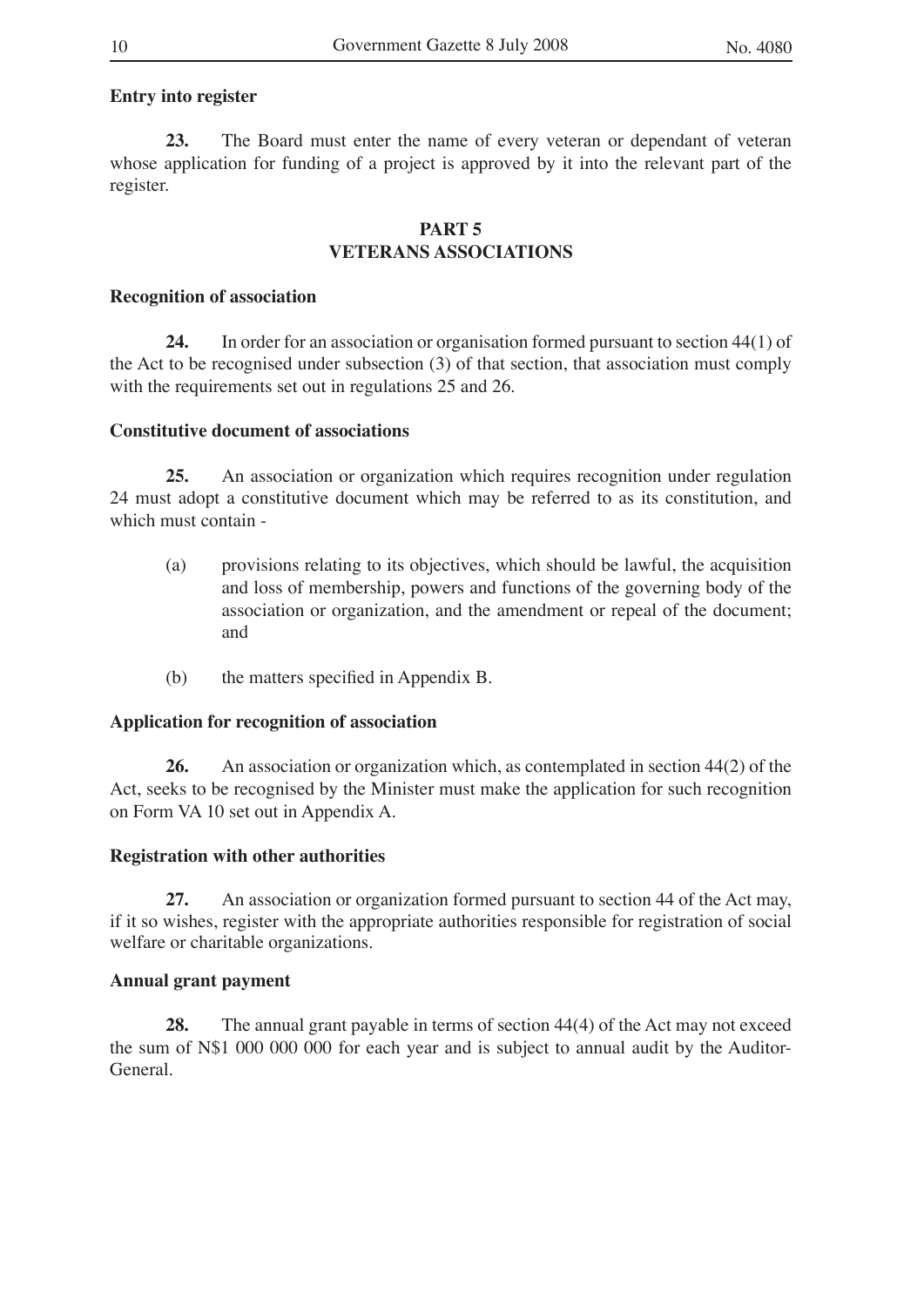## **PART 6 GENERAL**

#### **Register of veterans, dependants and beneficiaries**

**29.** (1) The Board must open and maintain a register consisting of parts for registration of veterans and dependants of veterans, beneficiaries of assistance and beneficiaries of funding for projects.

- (2) The part of the register containing –
- (a) veterans and dependants of living or deceased veterans must indicate
	- (i) the name, addresses and identification particulars of the applicant;
	- (ii) the date of receipt of the application;
	- (iii) the date of approval of the application and the registration number allocated to the applicant;
	- (iv) the category in which the applicant qualifies as veteran;
	- (v) whether the applicant is a dependant of a living or deceased veteran, and the particulars of the veteran in respect of whom the dependant is registered; and
	- (vi) any other matter which the Board considers necessary to be indicated;
- (b) beneficiaries of assistance must indicate
	- (i) the name of the applicant and the registration number allocated to the veteran or dependant under paragraph (a)(iii);
	- (ii) the residential and postal addresses of the applicant;
	- (iii) the amount of assistance applied for and granted;
	- (iv) the form of social assistance applied for and granted;
	- (v) the date when the application was lodged;
	- (vi) when the application is considered, the date on which the application was deferred, approved or rejected; and
	- (vii) any other matter which the Board considers necessary to be indicated;
- (c) beneficiaries of funding for projects must indicate -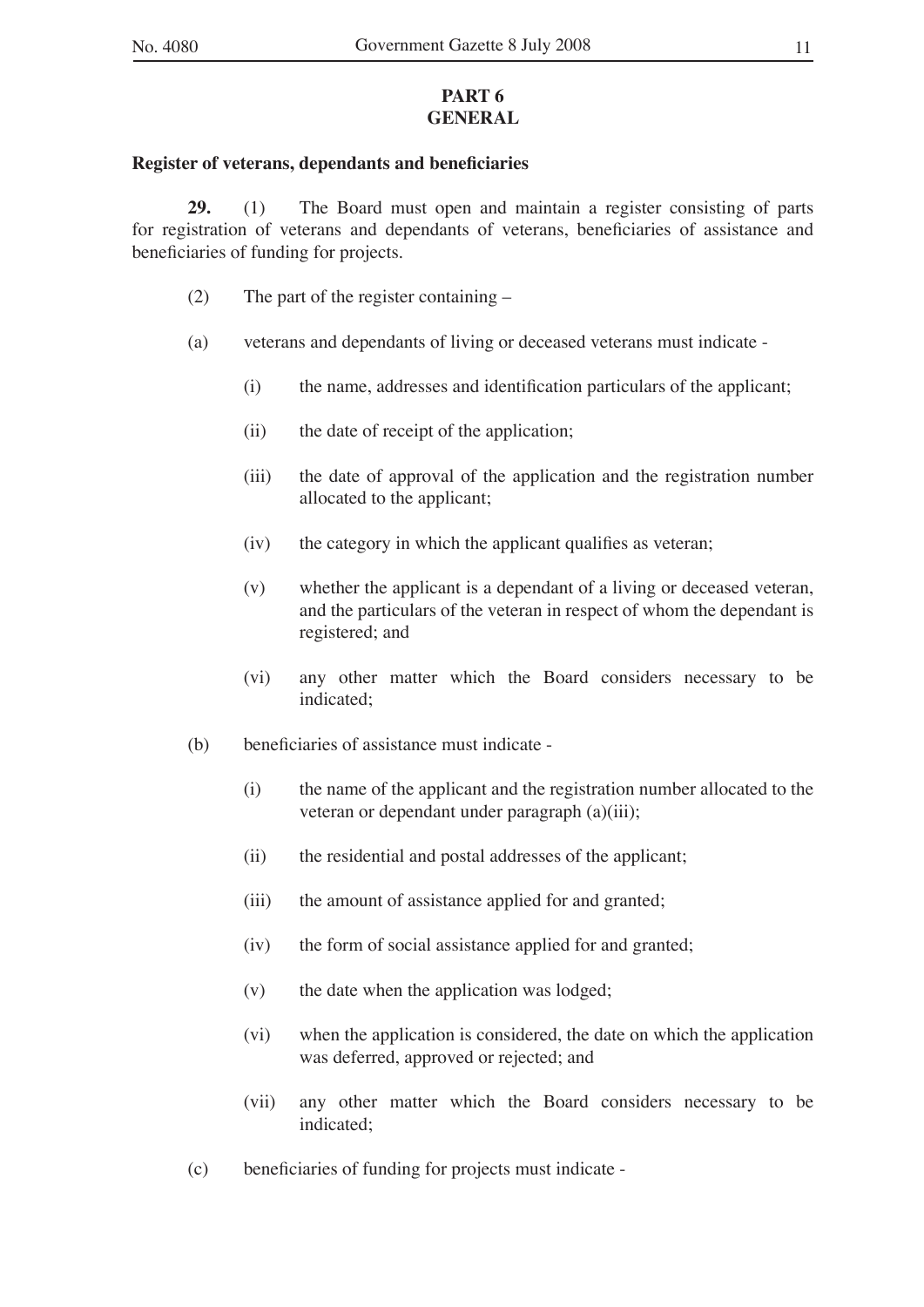- (i) name of the applicant and the registration number allocated to the veteran or dependant under paragraph (a)(iii);
- (ii) the residential and postal addresses of the applicant;
- (iii) the date when the application was lodged;
- (iv) the nature and amount of funding applied for and granted;
- (v) location of the project;
- (vi) when the application is considered, the date on which the application was deferred, approved or rejected; and
- (vii) any other matter which the Board considers necessary to be indicated.

## **Noting of appeals to Appeal Board**

**30.** (1) An appeal in terms of section 40 of the Act must be noted by delivery, within the period prescribed in that section, to the Secretary, of a written notice stating –

- (a) whether the whole or part only of the decision or act is appealed against and, if part only, which part; and
- (b) the grounds of appeal, specifying the findings of fact or rulings of law appealed against.

(2) The Board may at its discretion within the 60 days of its decision review its decision where new facts are placed before it, except that such a review may not be done if the decision has been appealed against to the Appeal Board.

(3) Where an appeal has been noted in terms of subregulation (1), the Appeal Board may, in addition to what it is empowered to do by section  $42(1)(b)$  of the Act, remit the matter to the Board for further consideration subject to such recommendations regarding the appeal as the Appeal Board may consider appropriate.

## **Noting of appeals to High Court**

**31.** (1) An appeal in terms of section 43 of the Act must be noted within 30 days of the making of the decision appealed against, and any cross-appeal must be noted within 14 days of receipt of the notice of the appeal.

(2) An appeal or cross-appeal must be noted by delivery, within the period prescribed in subregulation (1), to the Secretary and to the other party, of a notice stating **–**

- (a) whether the whole or part only of the decision is appealed against and, if part only, which part; and
- (b) the grounds of appeal, specifying the findings of fact or rulings of law appealed against.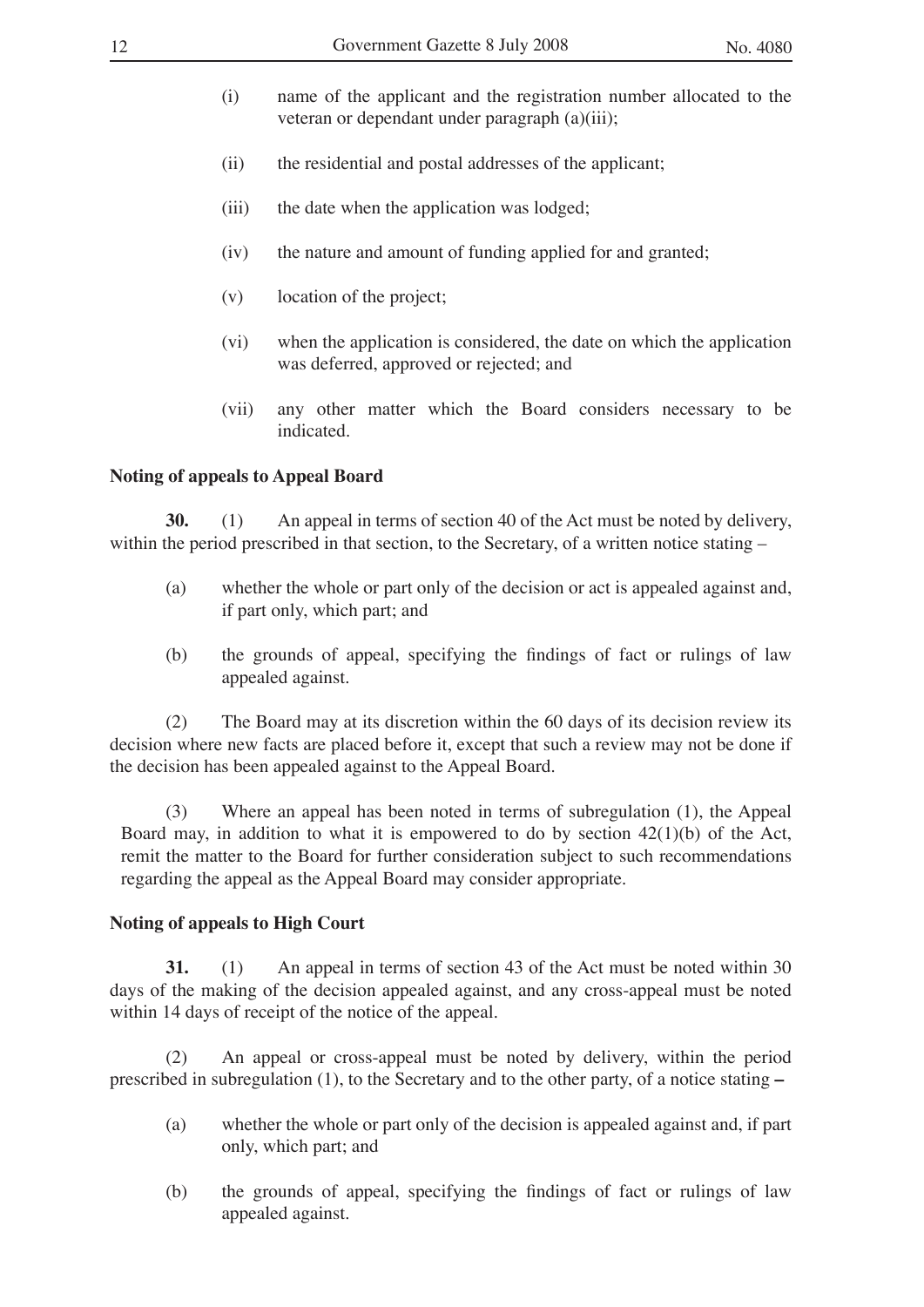-

(3) The presiding officer of the Appeal Board must within 14 days of the noting of an appeal transmit to the Secretary a statement in writing setting out –

- (a) the facts he or she found to be proved;
- (b) his or her reasons for any finding of fact specified in the notice of appeal; and
- (c) his or her reasons for any ruling on a question of law or for the admission or rejection of any evidence specified in the notice of appeal.

(4) The Secretary must, within 14 days of receiving the statement referred to in subregulation (3), transmit the notice of appeal received in terms of subregulation (2) and the statement received in terms of subregulation (3) to the Registrar of the High Court.

(5) The Secretary must, within seven days of the receipt of a notice that an appeal has been set down for hearing in the High Court, transmit to the Registrar of the High Court

- (a) all documents and other relevant information relating to the matter; and
- (b) if an inquiry was held in terms of section 23 of the Act, the record of the proceedings at that inquiry, certified by the person presiding at the enquiry as a true record of the proceedings.

(6) After an appeal has been noted in terms of the provisions of this regulation, the appeal must be prosecuted as if it were an appeal against the decision of a magistrates' court in a civil case and, the rules regulating the conduct of the proceedings of the High Court, in so far as they relate to civil appeals from the magistrates' courts do, with the necessary changes, apply to such an appeal.

(7) The person who has noted an appeal in terms of the Act bears the costs of the appeal but, if the presiding officer of the Appeal Board is satisfied that such person is unable to pay the costs, the costs must be borne by the State.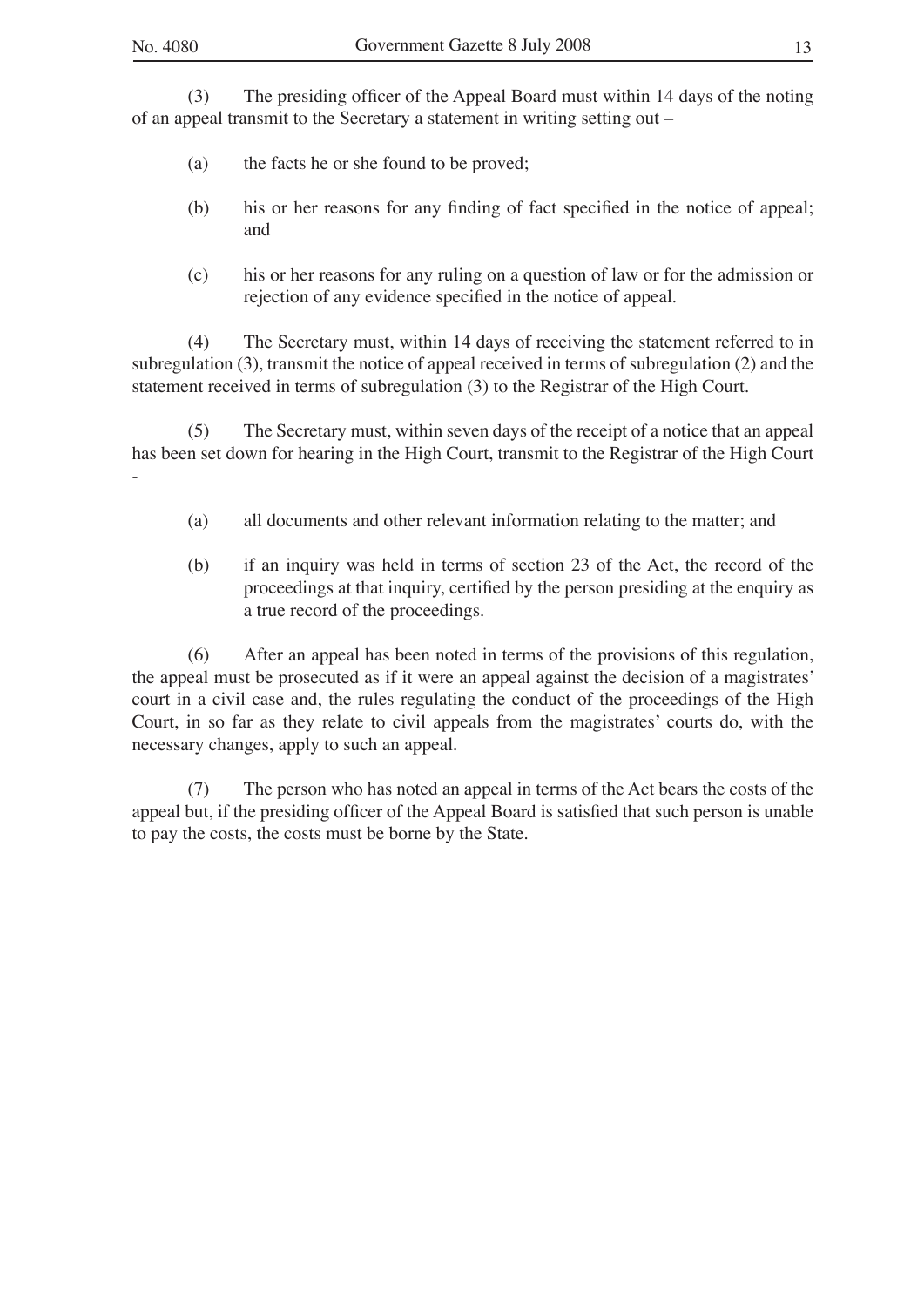#### **APPENDIX A**

Forms

## **REPUBLIC OF NAMIBIA VETERANS BOARD**

## Form VA 1

(Regulation 2)

## APPLICATION FOR REGISTRATION AS VETERAN OR DEPENDANT (Section 28 of the Act)

Complete the part of this application which is applicable to you. Where a question is not applicable, write (N/A). Any false statement or information on this form may result in the application being disapproved and in prosecution.

## **PART 1**

*(This part must be completed by all applicants)*

## *Place of application*

## *Particulars of applicant*

| 2.  |                                                       |  |  |  |  |  |  |
|-----|-------------------------------------------------------|--|--|--|--|--|--|
| 3.  |                                                       |  |  |  |  |  |  |
| 4.  |                                                       |  |  |  |  |  |  |
| 5.  |                                                       |  |  |  |  |  |  |
| 6.  |                                                       |  |  |  |  |  |  |
| 7.  |                                                       |  |  |  |  |  |  |
| 8.  | Place of birthCountry                                 |  |  |  |  |  |  |
| 9.  |                                                       |  |  |  |  |  |  |
| 10. |                                                       |  |  |  |  |  |  |
| 11. | Name of parents:                                      |  |  |  |  |  |  |
|     | (a)                                                   |  |  |  |  |  |  |
|     | (b)                                                   |  |  |  |  |  |  |
|     | Guardianalive/deceased<br>(c)                         |  |  |  |  |  |  |
| 12. | Marital status: married/single/divorced/widow/widower |  |  |  |  |  |  |
| 13. | If married:                                           |  |  |  |  |  |  |
|     | (a)                                                   |  |  |  |  |  |  |
|     | (b)                                                   |  |  |  |  |  |  |
|     | (c)                                                   |  |  |  |  |  |  |
|     | (d)                                                   |  |  |  |  |  |  |
| 14. | Name of parents of spouse:                            |  |  |  |  |  |  |
|     |                                                       |  |  |  |  |  |  |
|     |                                                       |  |  |  |  |  |  |
|     |                                                       |  |  |  |  |  |  |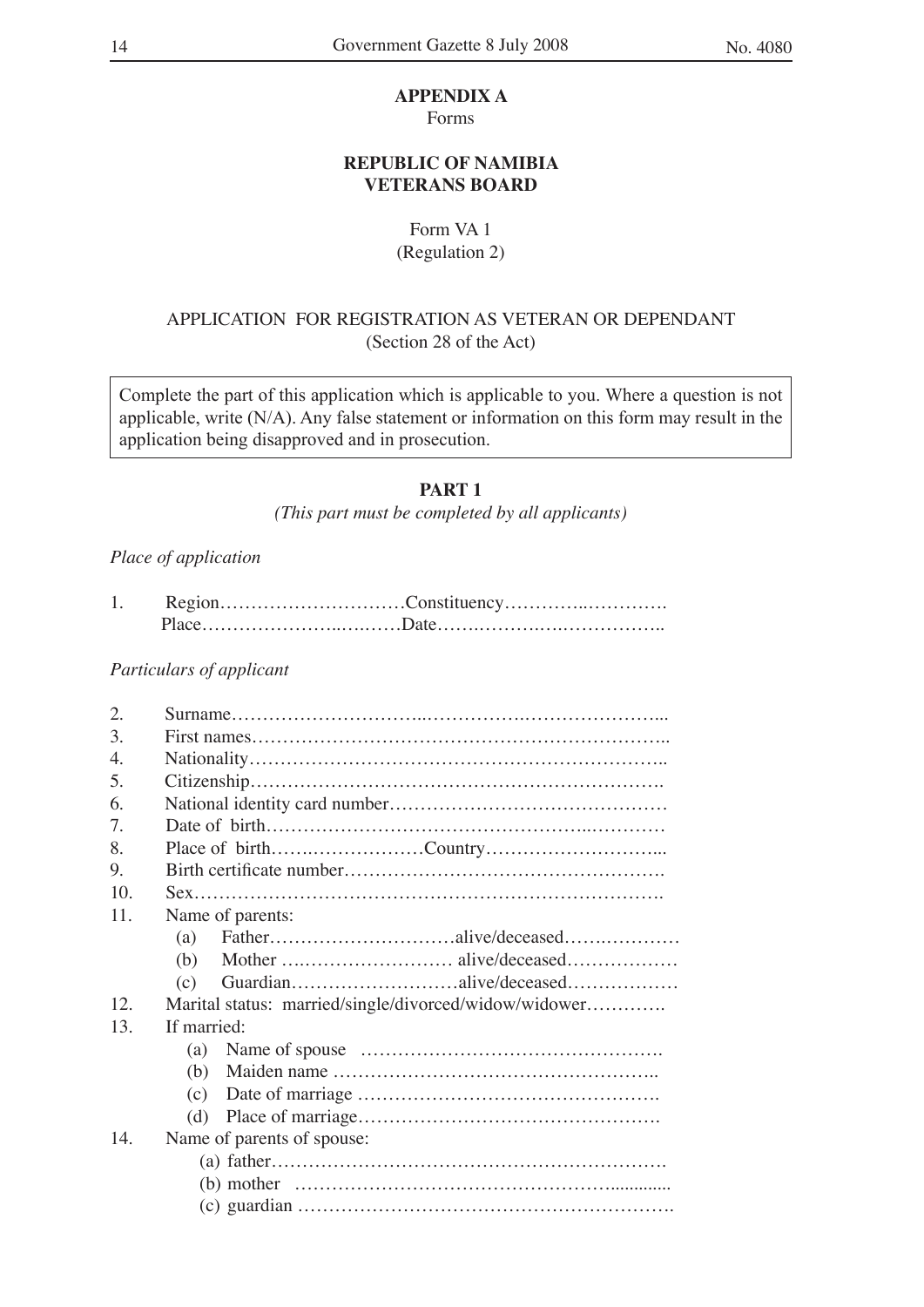| 15.  | If widow/widower:                      |
|------|----------------------------------------|
| (a)  |                                        |
| (b)  |                                        |
| (c)  | Residential address:                   |
| (i)  |                                        |
| (i)  |                                        |
| (ii) |                                        |
| (d)  |                                        |
| (e)  | Place of deathCountry                  |
| 16.  |                                        |
| 17.  |                                        |
| 18.  |                                        |
| 19.  |                                        |
|      |                                        |
| 20.  | Town/Village Constituency Region       |
| 21.  |                                        |
| 22   |                                        |
| 23.  |                                        |
| 24.  |                                        |
| 25.  |                                        |
| 26.  |                                        |
| 27.  |                                        |
|      |                                        |
| 28.  | Give names of your dependant children- |

| Name | Sex Date of birth Place of birth |  |
|------|----------------------------------|--|
|      |                                  |  |
|      |                                  |  |
|      |                                  |  |
|      |                                  |  |
|      |                                  |  |
|      |                                  |  |
|      |                                  |  |

## **PART 2**

*(This part must be completed by applicants who were members of the liberation forces)*

#### *Recruitment details*

| 1. |                  |  |  |  |  |  |  |
|----|------------------|--|--|--|--|--|--|
| 2. |                  |  |  |  |  |  |  |
| 3. |                  |  |  |  |  |  |  |
| 4. |                  |  |  |  |  |  |  |
| 5. |                  |  |  |  |  |  |  |
| 6. |                  |  |  |  |  |  |  |
| 7. | Stationed at $-$ |  |  |  |  |  |  |
|    |                  |  |  |  |  |  |  |
|    | (a)              |  |  |  |  |  |  |
|    | (b)              |  |  |  |  |  |  |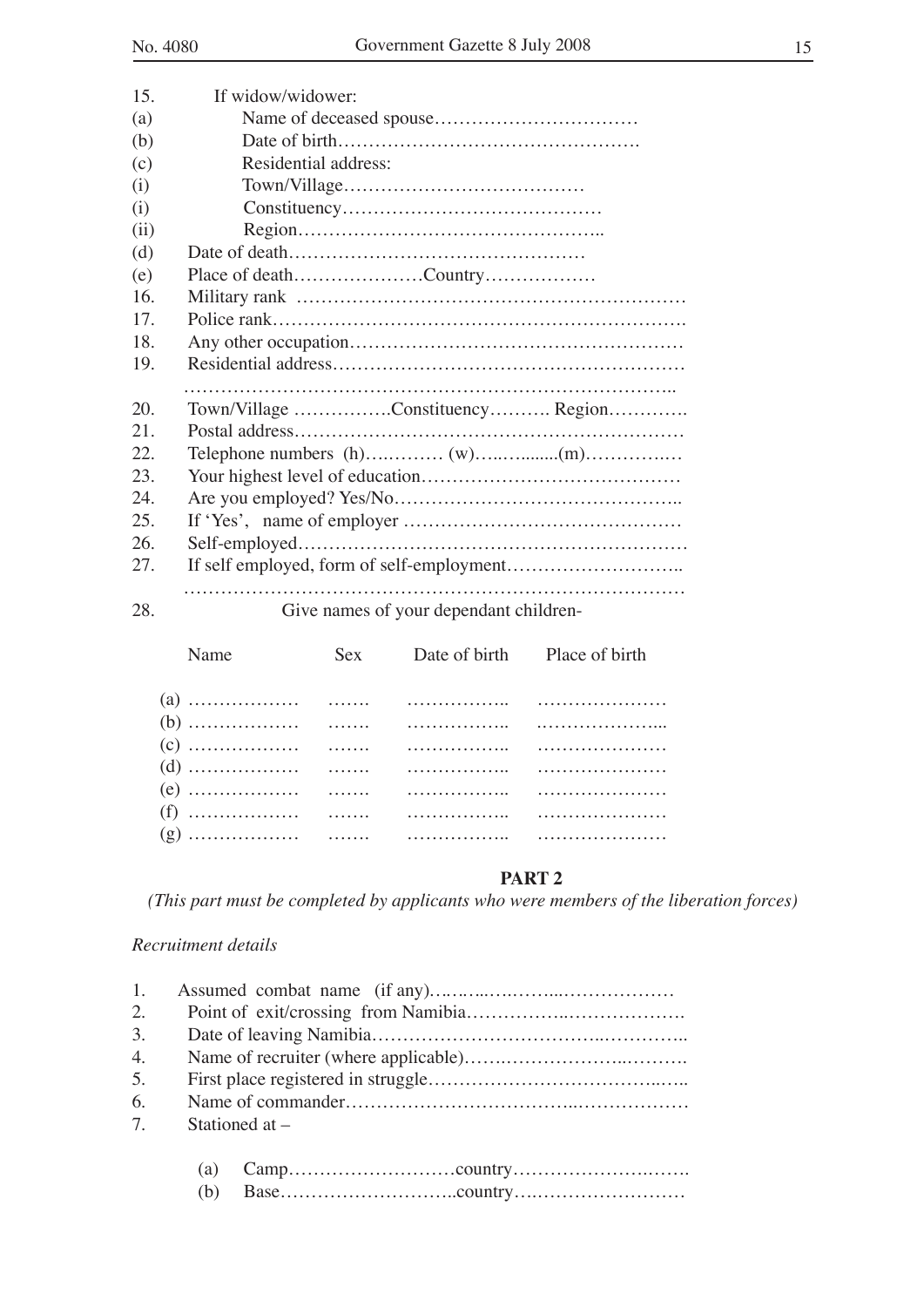| 16           | Government Gazette 8 July 2008                                                                                                                                            | No. 4080 |
|--------------|---------------------------------------------------------------------------------------------------------------------------------------------------------------------------|----------|
| (c)          |                                                                                                                                                                           |          |
|              | Military training                                                                                                                                                         |          |
|              |                                                                                                                                                                           |          |
| 9. If 'Yes': |                                                                                                                                                                           |          |
| (a)          | Places of training, Commanders and Duration –                                                                                                                             |          |
|              | (i) PlaceCountry  Commander Months/years<br>(ii) PlaceCountry CommanderMonths/Years<br>(iii) PlaceCountryCommander Months/Years<br>(iv) PlaceCountryCommanderMonths/Years |          |

(b) Types/ field(s) of training –

## 10. Types of any special training:

## *Deployment and operational activities*

## 11. Name of -

| (a) |                                     |                       |
|-----|-------------------------------------|-----------------------|
| (b) |                                     |                       |
| (c) |                                     |                       |
| (d) |                                     | Company/UnitCommander |
|     | ational areas and units commanders: |                       |

## 12 Operational areas and units commanders:

## *Injured or captured in action*

13 Were you during the armed struggle :

(a) injured while in combat –

| (i)   |  |
|-------|--|
| (ii)  |  |
| (iii) |  |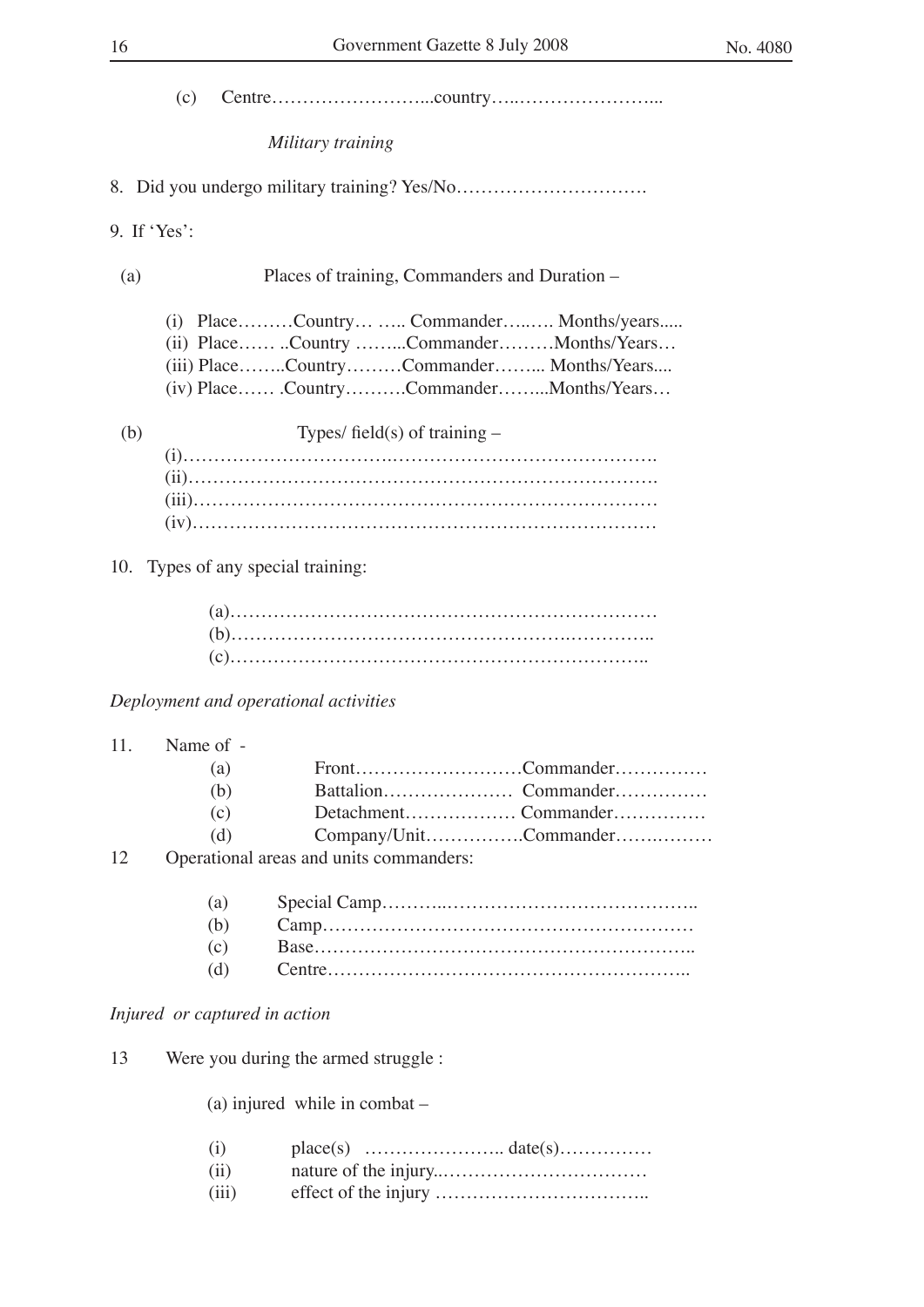|                      |             |                                             | (b) captured by the enemy while in operation $-$          |                                                                                 |
|----------------------|-------------|---------------------------------------------|-----------------------------------------------------------|---------------------------------------------------------------------------------|
|                      | (i)<br>(ii) |                                             |                                                           |                                                                                 |
|                      | (iii)       |                                             |                                                           |                                                                                 |
|                      |             | (c) Release from captivity:                 |                                                           |                                                                                 |
|                      |             |                                             |                                                           |                                                                                 |
| 14                   |             |                                             |                                                           |                                                                                 |
| 15                   |             |                                             |                                                           | Military decoration or award during the liberation struggle                     |
|                      |             |                                             |                                                           |                                                                                 |
| Repatriation         |             |                                             |                                                           |                                                                                 |
| 16<br>17<br>18<br>19 |             |                                             |                                                           |                                                                                 |
|                      |             |                                             |                                                           |                                                                                 |
| 20                   |             |                                             | Give two names of persons you stayed with at this centre: |                                                                                 |
|                      |             |                                             |                                                           |                                                                                 |
| 21                   |             | Give names of comrades-in-arms still alive: |                                                           |                                                                                 |
|                      |             | Name                                        | <b>Present Rank</b>                                       | Duty station                                                                    |
|                      |             |                                             |                                                           |                                                                                 |
| 22                   |             |                                             |                                                           | Do you have skills or experience in any occupation, trade, vocational training? |
|                      |             | If 'yes', in which fields -                 |                                                           |                                                                                 |
|                      |             |                                             |                                                           |                                                                                 |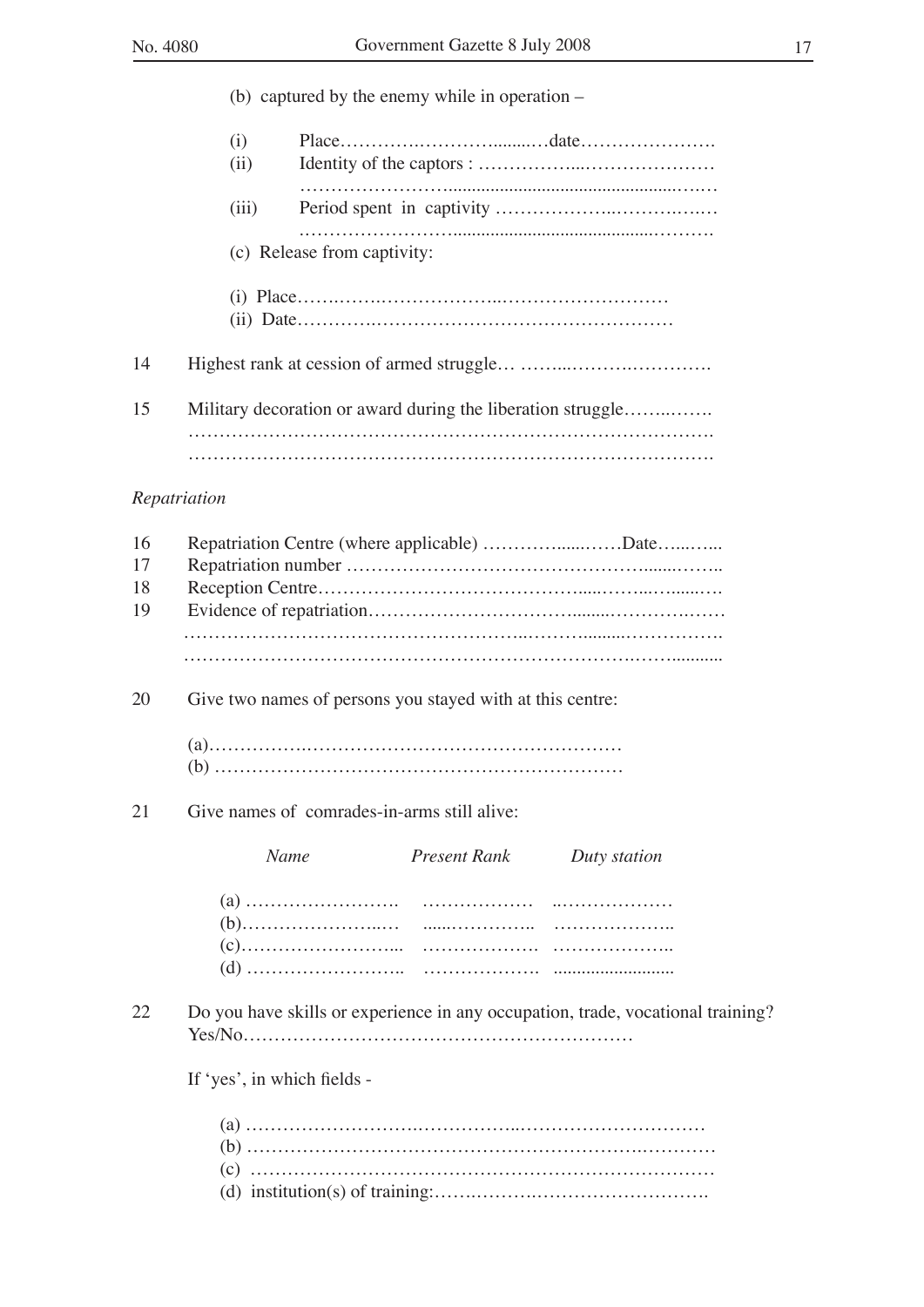……………………………………………………………….. ……………………………………………………………….. (e) duration………………………………………………………. (f) qualification(s)…………………………..……………………. ………………………………………………………………... ………………………………………………………………… …………………………………………………………………

## **PART 3**

*(This part must be completed by persons who participated in political, diplomatic or underground struggle)*

*Particulars of political, diplomatic and underground activities* 

- 1. Did you engage in political or diplomatic or underground activities during the liberation struggle inside or outside Namibia?....................…………………
- 2. If outside Namibia –

| (i)   |               |
|-------|---------------|
| (ii)  |               |
| (iii) |               |
| (iv)  |               |
| (v)   |               |
| (vi)  |               |
| (vii) | Stationed at: |
|       |               |
|       |               |
|       |               |

- 3. Nature of liberation activities:
	- *(a) Political*

Documentary or other evidence to prove or confirm claimed political activities:

 …………………………..….........……………..……….… ………………………….........……………………………. ..............................................................................................

*(e) Diplomatic*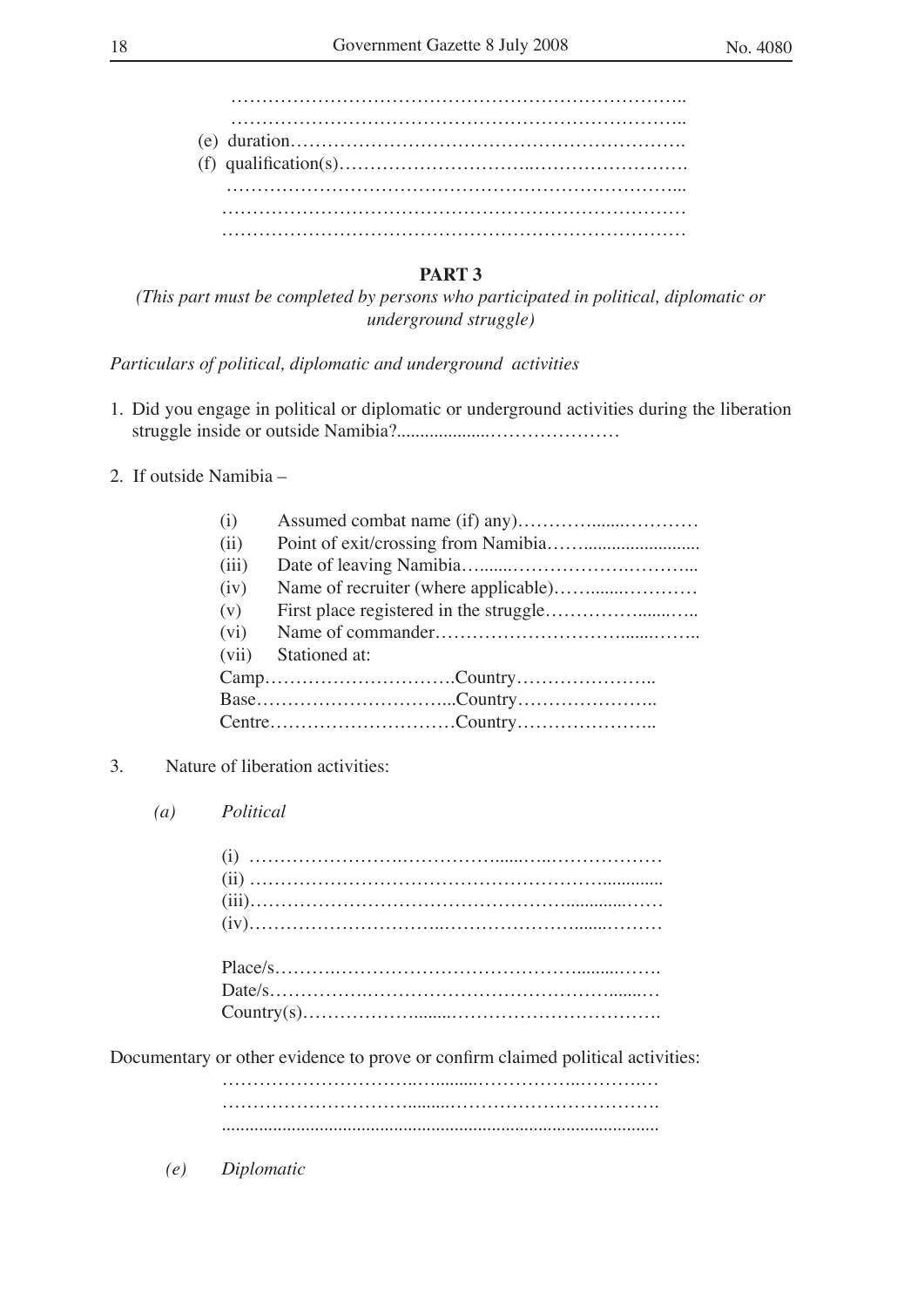| Documentary or other evidence to prove or confirm claimed |
|-----------------------------------------------------------|
|                                                           |
|                                                           |
|                                                           |
|                                                           |

## *(f) Underground*

| Documentary or other evidence to prove or confirm claimed |
|-----------------------------------------------------------|
|                                                           |
|                                                           |
|                                                           |
|                                                           |

4. Documentary or other evidence produced to confirm political or diplomatic or underground participation in the liberation struggle:

*Injury or capture while engaged in political, diplomatic or underground activities*

- 5. Were you during your engagement in political, diplomatic or underground activities
	- (a) Injured? Yes/No………..……………………......……………..

| If $Yes' =$ |  |
|-------------|--|
|             |  |
|             |  |
|             |  |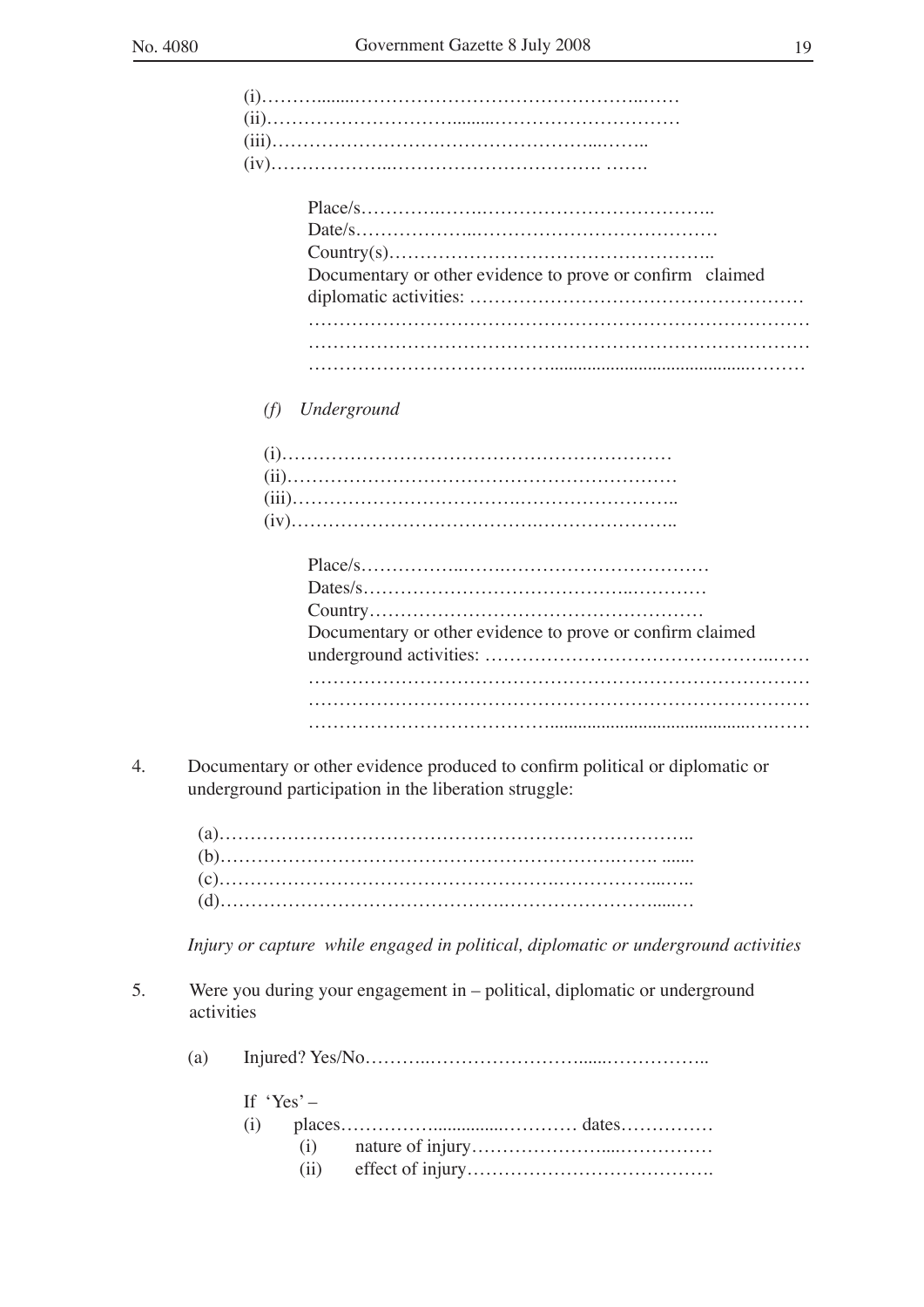(b) captured by the enemy ?

If ʻYes'-

 (i) place(s)……………………… dates……………. (ii) identity of captors: …………………......................................................... ……………………….......………………………….. …………………………………….......……………..

*Detention or house arrest or banishment by colonial administrators*

- 6. Were you detained or placed under house arrest or banished for your participation in the liberation struggle? Yes/No……………..
- 7. If  $\text{`yes'}-$ 
	- *(a) Detention*

*(b) House arrest*

*(c) Banishment*

| (d) Reason(s) given for banishment:                                              |
|----------------------------------------------------------------------------------|
| (e) Conditions during detention or house arrest or banishment:                   |
| (f) Conditions, if any, on release from detention or house arrest or banishment: |
|                                                                                  |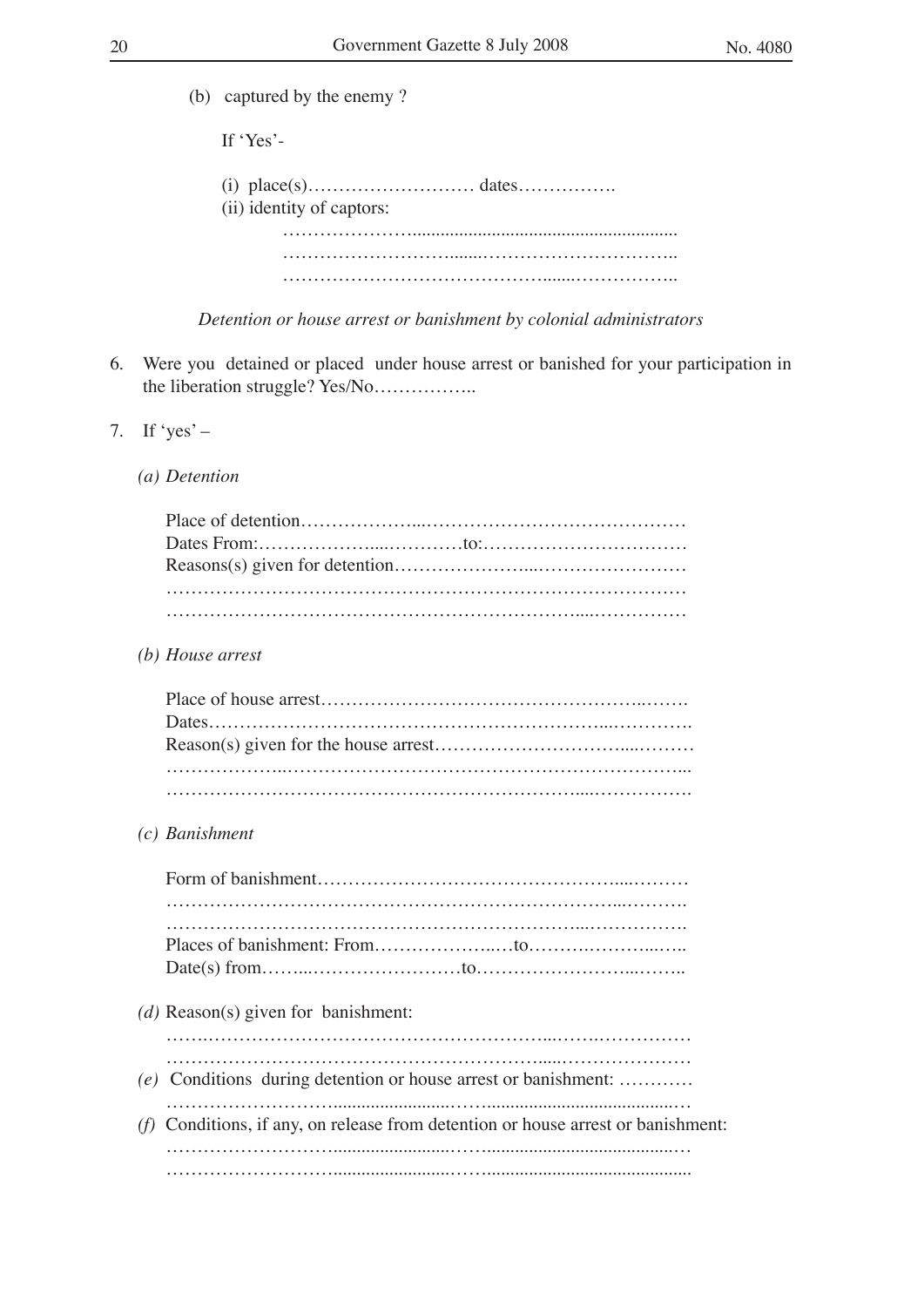*(g)* Documentary or other evidence of the detention or house arrest or banishment…… ………………………………………...........................……………..... ................................................................................................................

8. Contact details of references to the detention or house arrest or banishment activities:

|    | (a) |                     |
|----|-----|---------------------|
|    | (b) |                     |
|    | (c) |                     |
|    | (d) |                     |
| 9. |     | Any other evidence: |
|    |     |                     |

*Award, Decoration, Honour or Medal*

10 Have you before or after the Independence of Namibia received any award, decoration, honour or medal for you participation in the liberation struggle?

Yes/No…………………………………………....………………….

If ʻYes' give –

(a) the details of the nature of award, decoration, honour medal ....... ............................................................................................................. ............................................................................................................. (b) dates of the award, decoration, honour or medal: ............................ ............................................................................................................. .............................................................................................................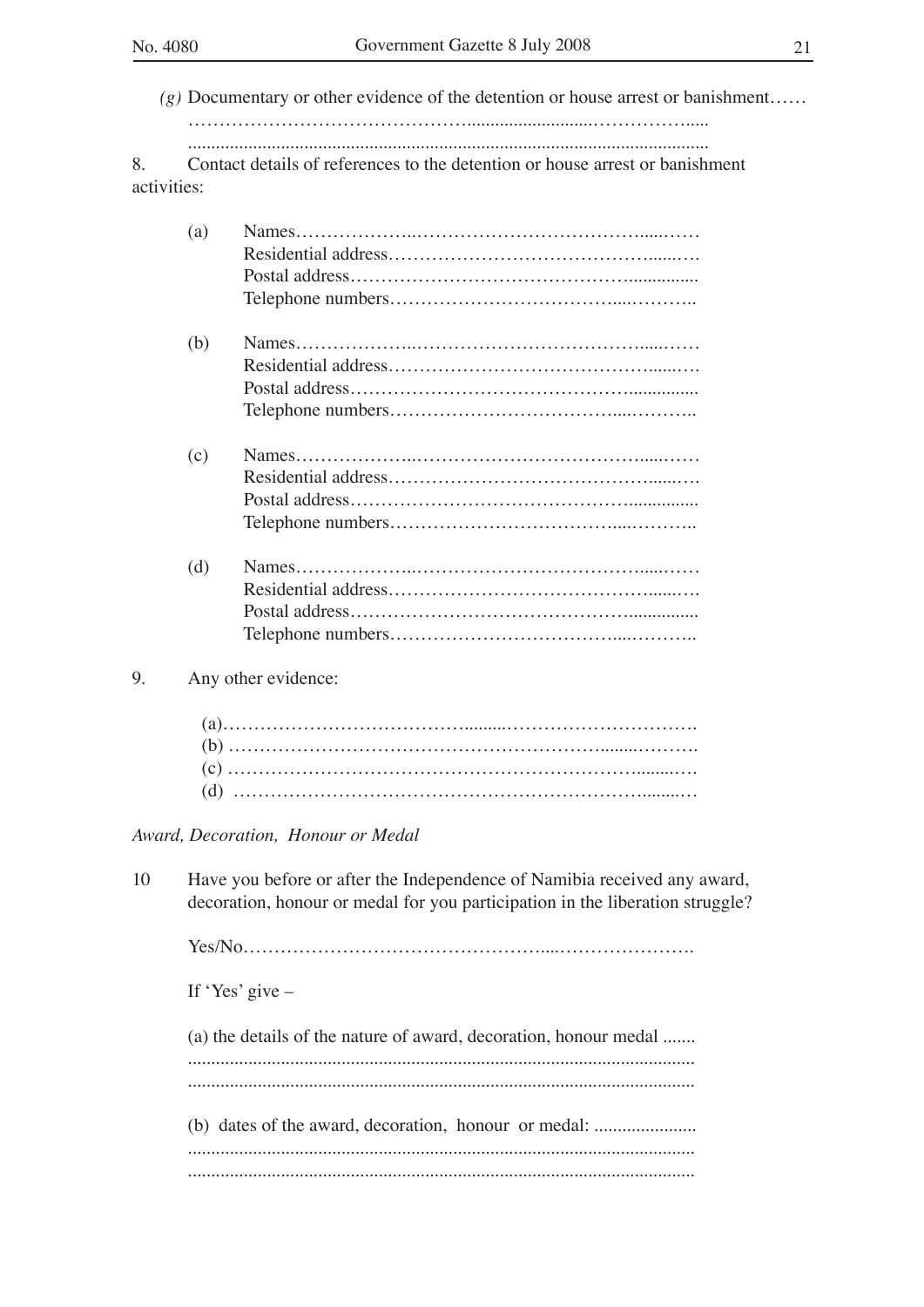## **PART 4**

*(This part must be completed by persons who were convicted for liberation struggle activities)*

*Particulars of charges, conviction(s) and sentences*

## *Magistrates/High/Supreme Court*

- 3. Country……………………………………………………………
- 4. The charge(s):

## 5. Conviction(s):

## 6. Sentence(s):

#### 7. Evidence of charge(s):

## 8. Evidence of conviction(s):

9. Name of prison(s)/detention centre(s) where sentence served:

10. Period of sentence served:

From (Date)………………………… …to (Date)……….……………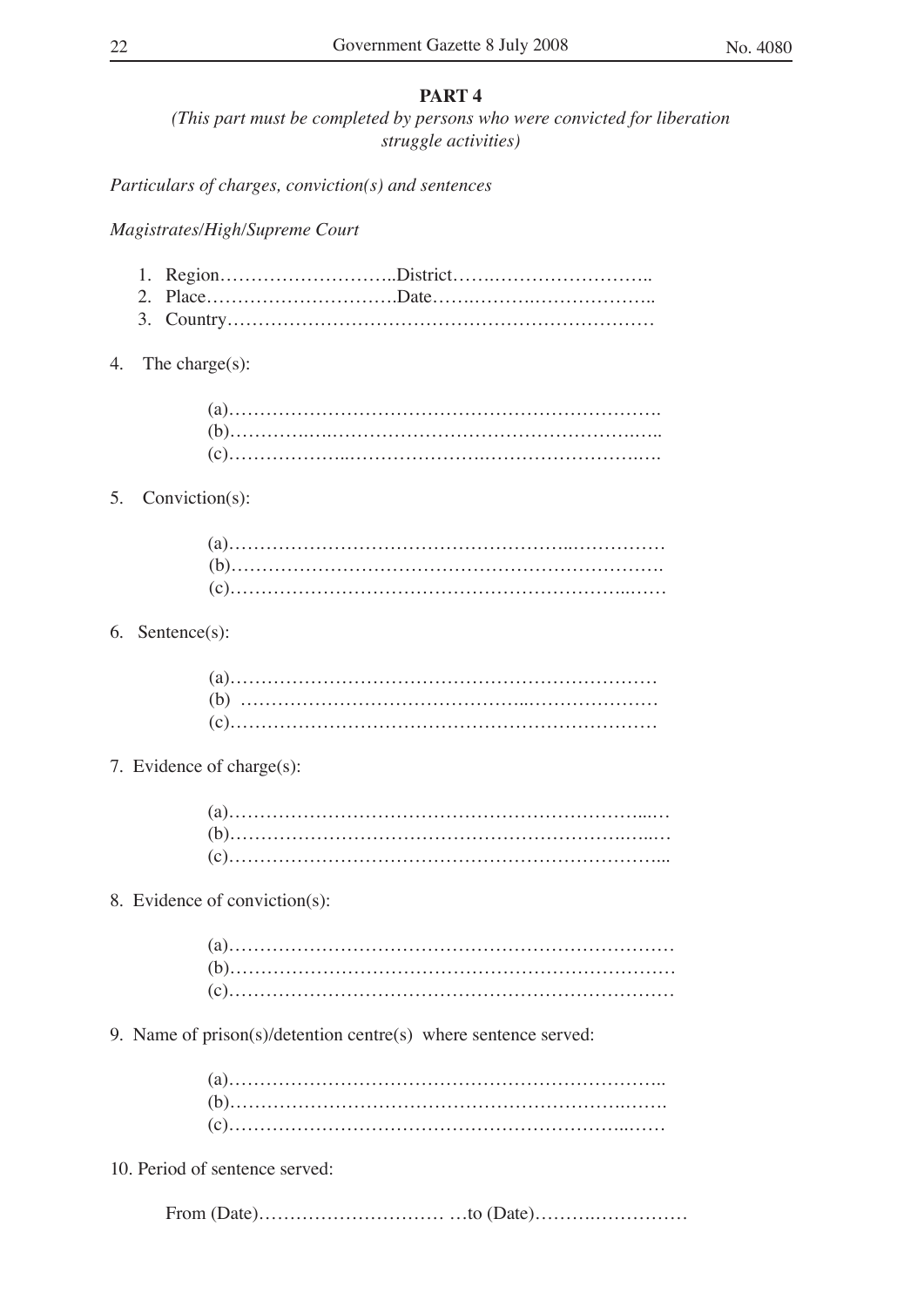11. Date of release from prison…………………………………………..

12. Documentary or other evidence or proof of :

## **PART 5**

*(This part must be completed by or on behalf of dependants of living or deceased veterans)*

*Particulars of dependence*

| (a)               | Name of parents:                                                                            |
|-------------------|---------------------------------------------------------------------------------------------|
| (g)               | Is or was your father a registered veteran? Yes/No                                          |
| (h)               | If 'yes', give his veteran's registration number                                            |
| (i)               | Is or was your mother a registered veteran? Yes/No                                          |
| (i)               | If 'yes', give her veteran's registration number                                            |
| $\left( k\right)$ | Is or was your spouse a registered veteran? Yes/No                                          |
| (1)               | If 'yes', give his or her veteran's registration number                                     |
| (k)               | Give reasons why you want to register as a dependant or a dependant<br>of a living veteran: |
|                   |                                                                                             |
|                   |                                                                                             |

## **DECLARATION BY APPLICANT**

**(***This declaration must completed by all applicants)*

I………………………………………………...................……….…...........….(full names), hereby declare that the information given by me in this application is, to the best of knowledge and belief, true and correct in every respect. I understand that any false statement in this application may result in disapproval of my application or render me liable to prosecution. I also declare that this application, together with my statement, have been read to me and fully explained in a language which I understand and that I have no further facts to add to my application.

……………………………. Applicant's Signature Mark or right thumb print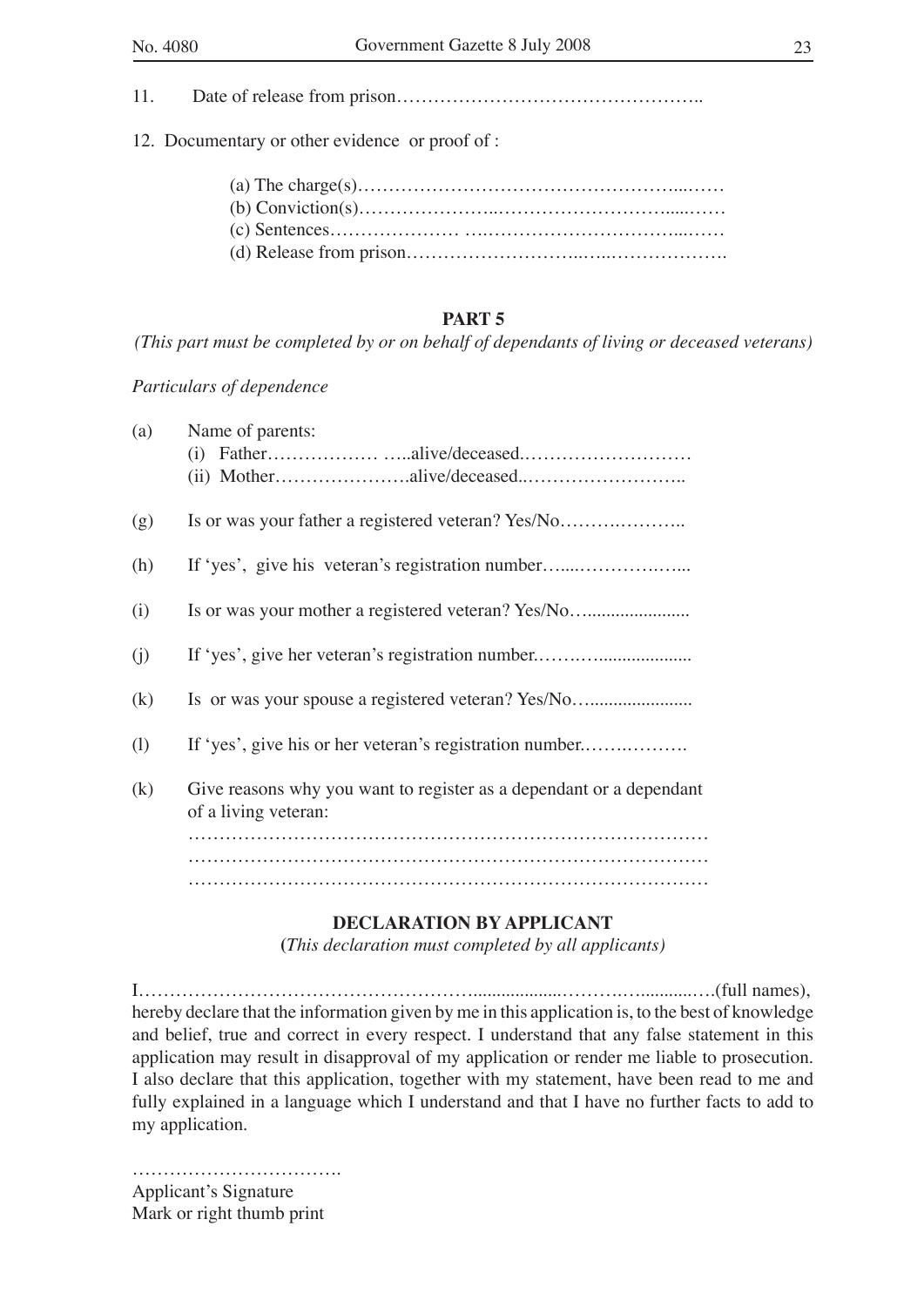I certify that:

- 1. The Deponent acknowledges to me that
	- 1.1 He or she knows and acknowledges the contents of this Declaration;<br>1.2 He or she has no objection to taking the prescribed oath or making the
	- 1.2 He or she has no objection to taking the prescribed oath or making the affirmation;
	- 1.3 He or she considers the prescribed oath or affirmation to be binding on his or her conscience.
- 2. The Deponent thereafter uttered the words: ʻI swear or affirm that the contents of this Declaration are true and correct (so help me God)' (as the case may be).
- 3. The Deponent signed or thump-printed this Declaration in my presence at the address set out here to.

This…………………..day of………………….200..

## ……………………………………………. **COMMISSIONER FOR OATHS**

ADDRESS…………………………………..

………………………………………………. ……………………………………………….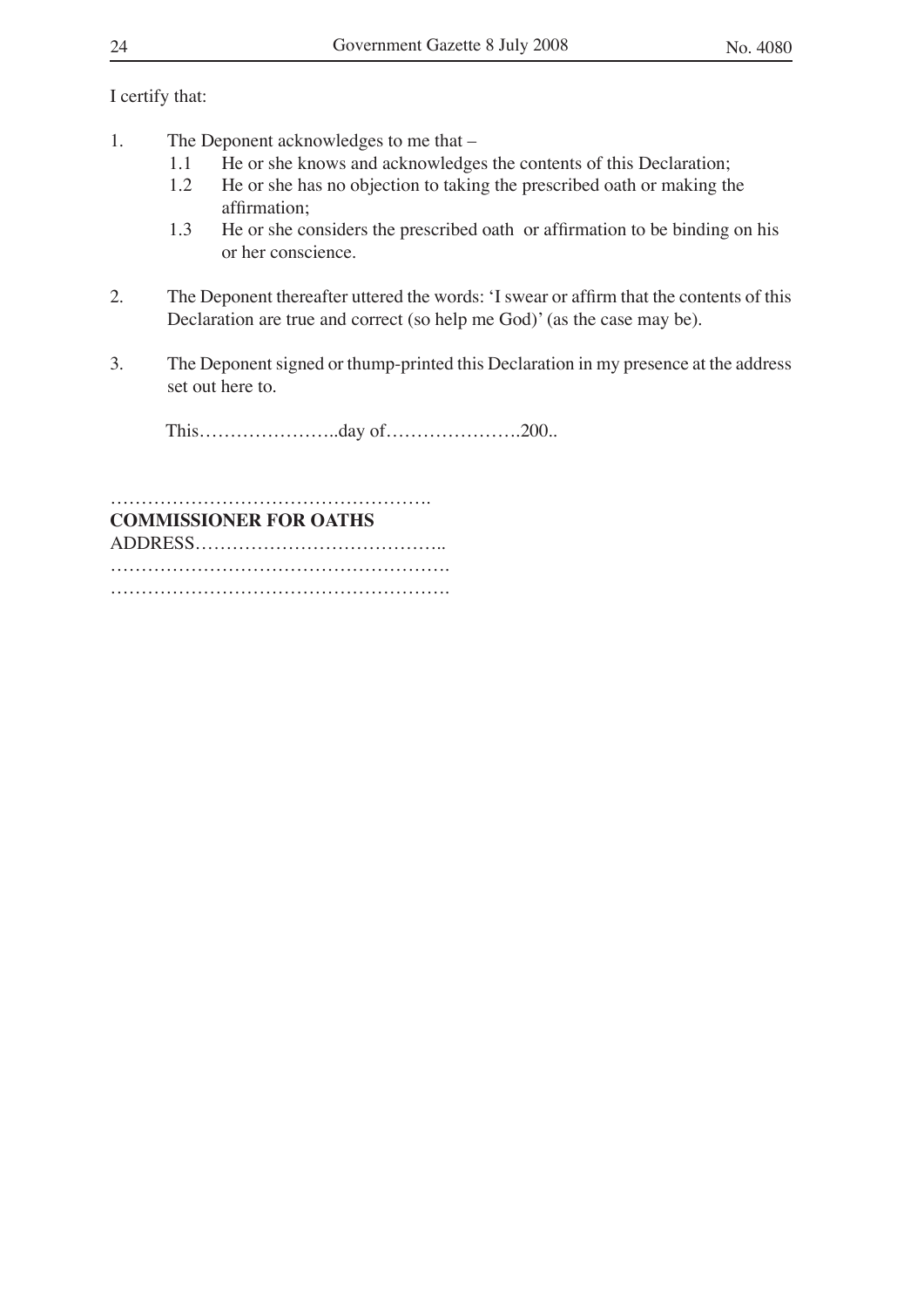## **REPUBLIC OF NAMIBIA VETERANS BOARD**

## Form VA 2 (Regulation 4)

NOTIFICATION OF DECISION ON APPLICATION FOR REGISTRATION (Section 28(4) of the Act)

Mr/Mrs/Ms…………………………………………….. …………………………………………….

……………………………………………………………

Under section 28(4) of the Act, you are notified that your application for registration as a veteran was –

- (a) Approved
- (b) Not approved
- (i) Reasons for disapproval

…………………………………………………………. ………………………………………………………….. …………………………………………………………..

(ii) You may appeal against this decision to the Appeal Board within 90 days of the date of this notification.

Dated at Windhoek this ……………day of…………………. 200…

 ………………………………………….  **SECRETARY: VETERANS BOARD**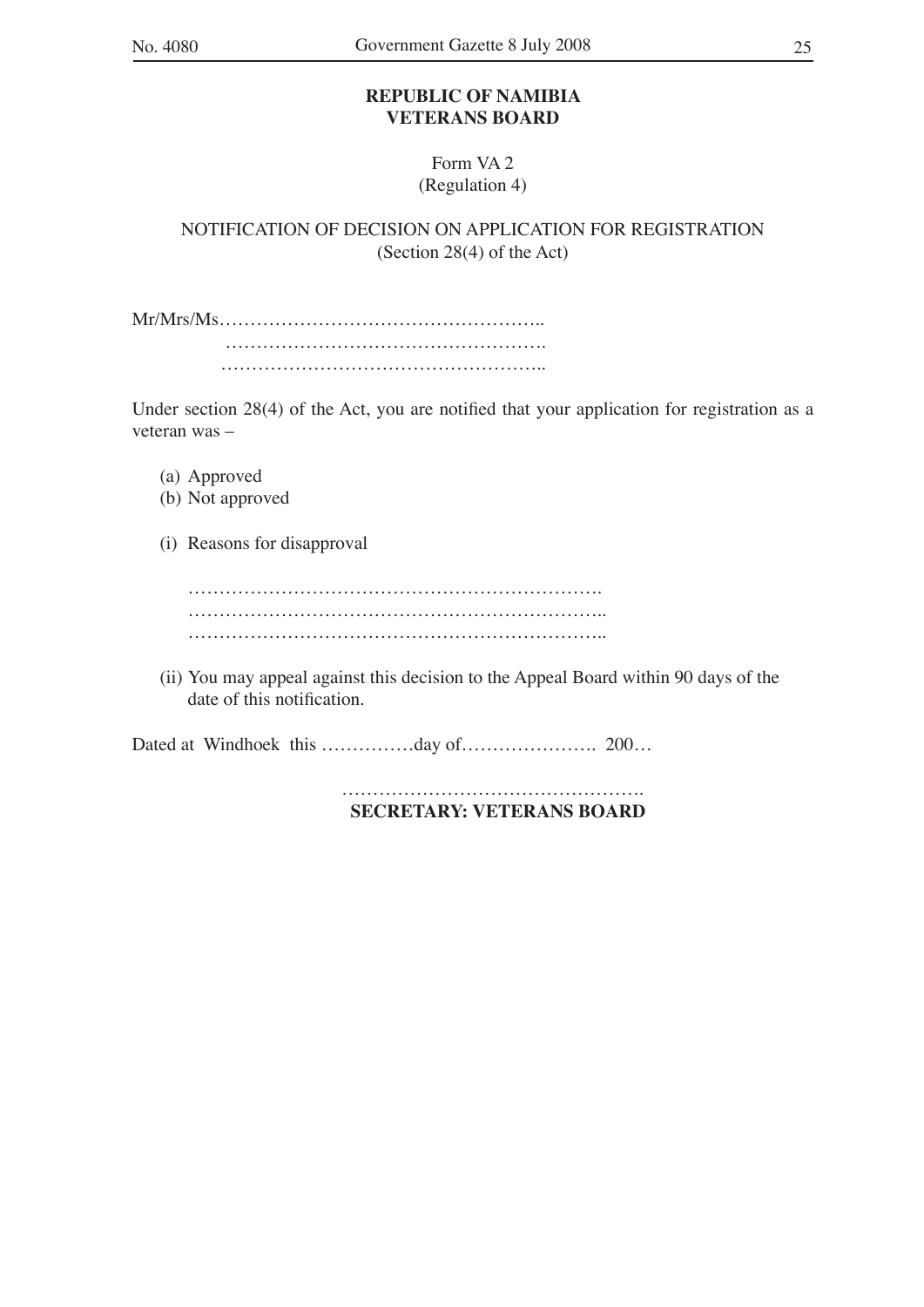## (Coat of Arms) **REPUBLIC OF NAMIBIA MINISTRY OF VETERANS AFFAIRS**

Form VA 3 (Regulation 6)

## VETERAN/DEPENDANT REGISTRATION CARD

**(Front)**

Registration No……..……

| Or thumb print |
|----------------|
|                |

[PHOTOPGRAPH]

## **(Back)**

| Date of birth |
|---------------|
|               |
|               |
|               |
|               |
|               |
|               |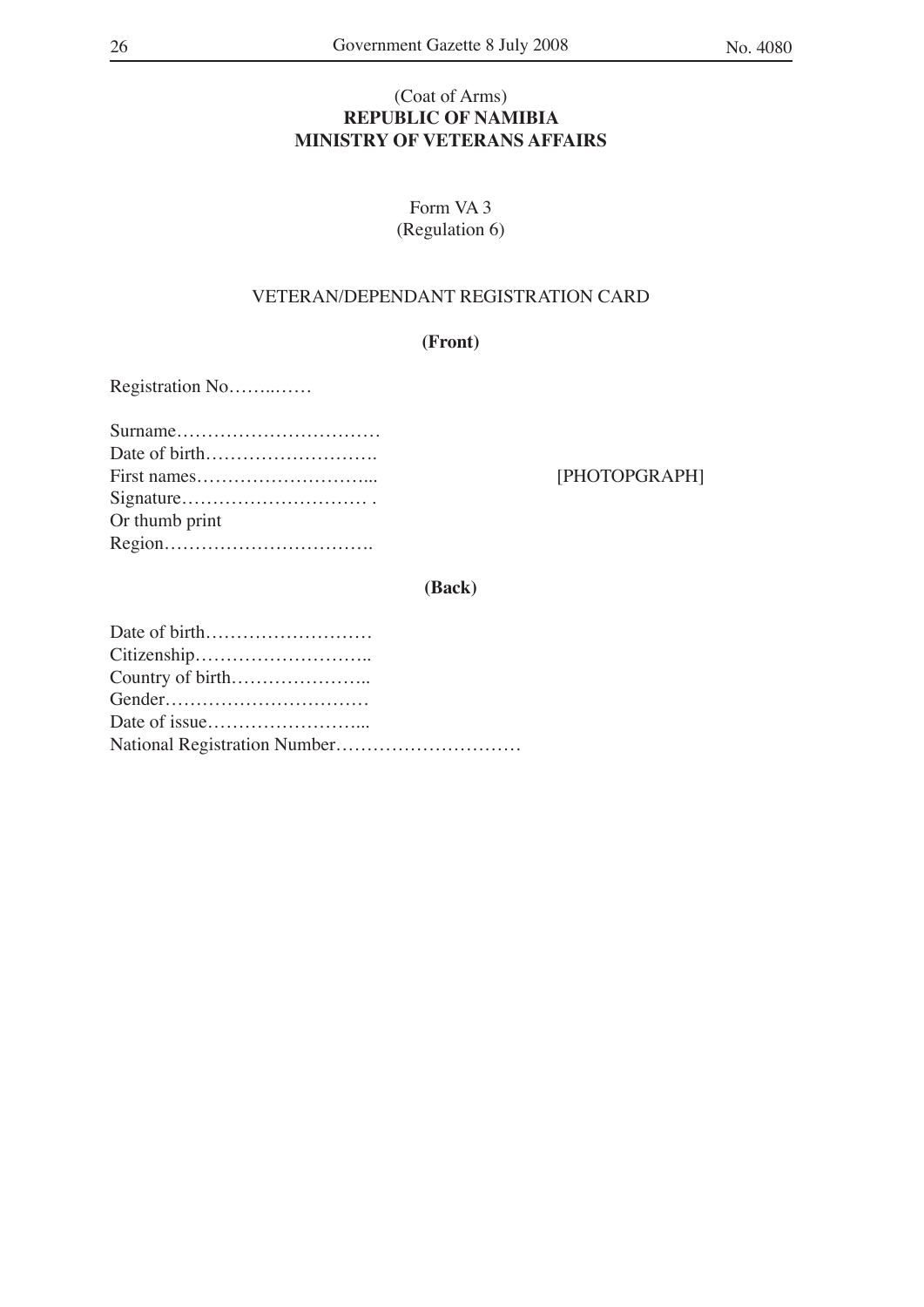## **REPUBLIC OF NAMIBIA VETERANS BOARD**

## Form VA 4 (Regulation 10)

## APPLICATION FOR ASSISTANCE (Section 31 of the Act)

Every question must be answered clearly and in full. Where a question is not applicable, write (N/A). Any false statement or information on this form may result in the application being disapproved and in prosecution.

## **PART 1**

## *Form of assistance applied for*

- (a) financial assistance, or
- (b) social and welfare assistance.

## **PART 2**

## *Details oft the applicant*

| 16. Marital status: married/single/divorced/widow/widower |
|-----------------------------------------------------------|
|                                                           |
|                                                           |
|                                                           |
|                                                           |
|                                                           |
|                                                           |
|                                                           |
|                                                           |
|                                                           |
|                                                           |

## *Details of spouse*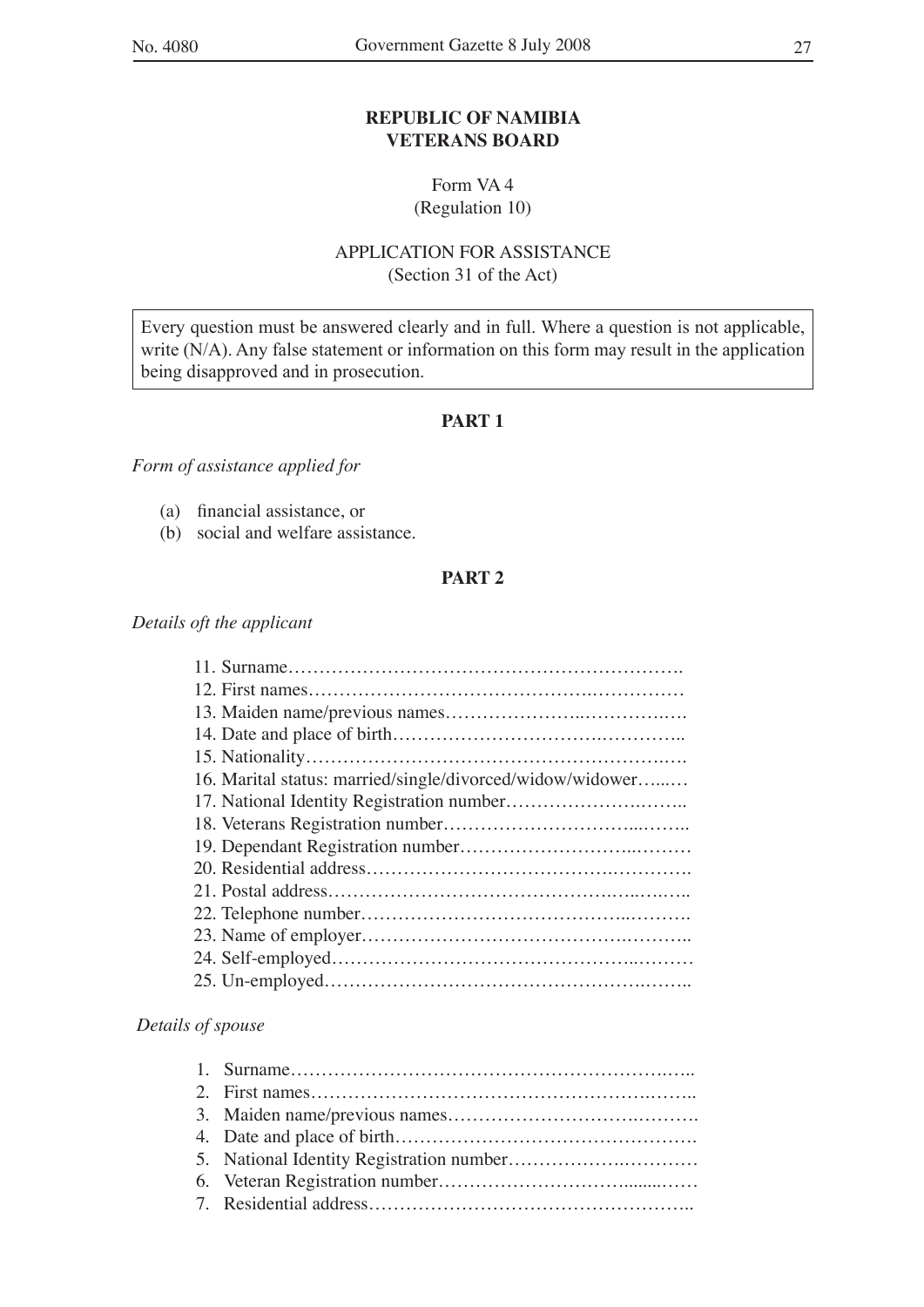8. Postal address………………………………………………….. 9. Telephone number……………………………………………..

## **PART 3**

## *Details of income of the applicant*

 Every person applying for assistance from the Fund must complete this part. The income must be stated at monthly rate.

## **PART 4**

#### *Details of previous application*

Have you or any person acting on your behalf, made a previous application for assistance from the Fund? Yes/No……………………

If ʻYes', give details -

| (a) |                                                     |
|-----|-----------------------------------------------------|
| (b) |                                                     |
| (c) | Did you appeal against the decision of the Board    |
| (d) |                                                     |
| (e) | Give reasons why you are re-applying for assistance |
|     |                                                     |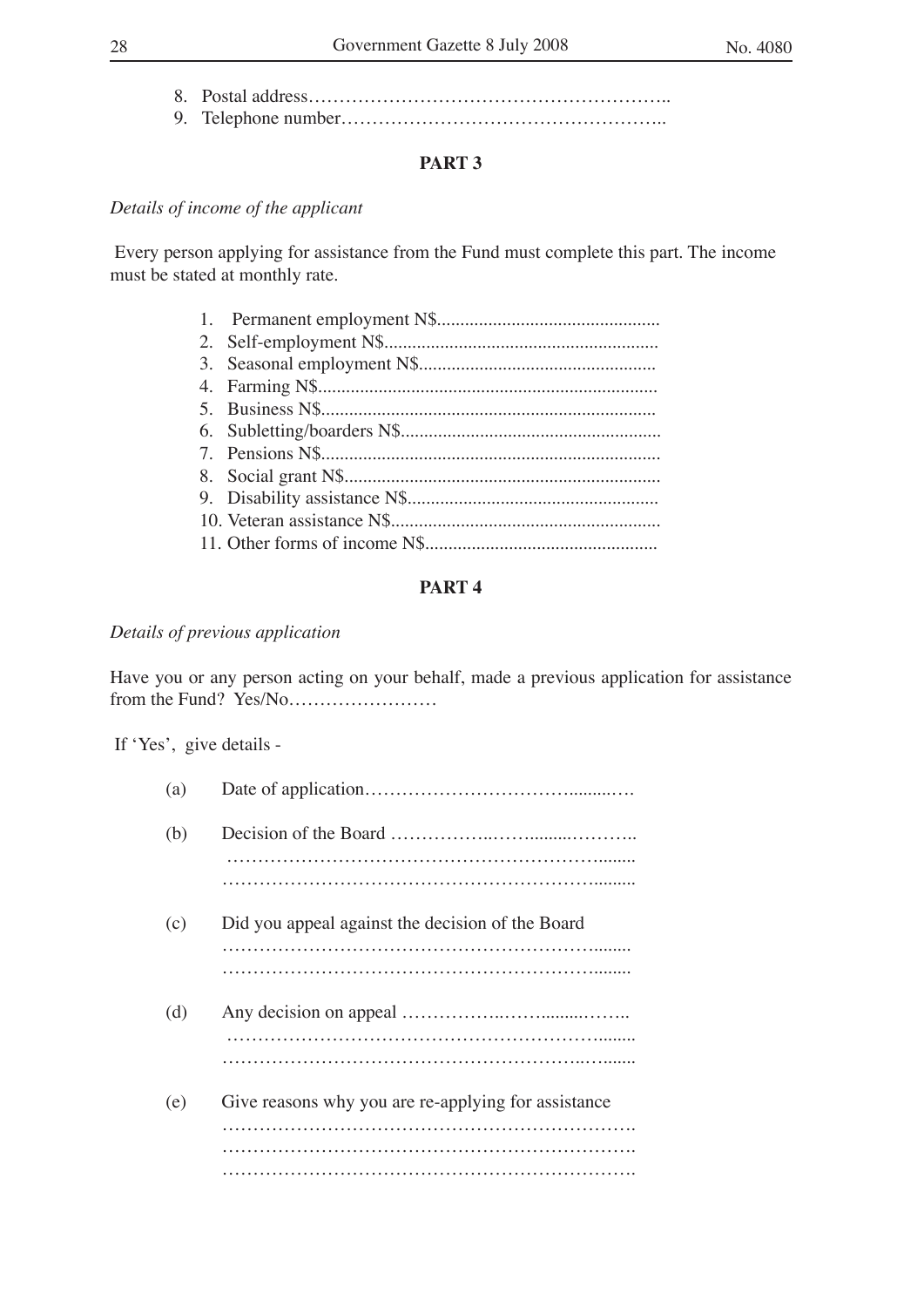## **DECLARATION BY APPLICANT**

- 1. I, ……………………………………….. the undersigned, hereby apply for assistance or social assistance from the Fund and declare that –
	- (a) the particulars furnished in this application are, to the best of my knowledge and belief, true and correct; and
	- (b) I have not withheld any information that may influence the grant or continued assistance from the Fund; and
	- (c) I am aware that the assistance is subject to a review or suspension or cancellation should there be any evidence that I was not entitled to receive it; and
	- (d) I undertake to inform the Board immediately of any change in the particulars as furnished in this application; and
	- (e) I am aware that I render myself to prosecution if
	- (i) I intentionally fail to inform the Board immediately of any change in circumstances; or
	- (ii) I make any false statement in this application.
- 2. I hereby certify that the above declaration is true and correct to the best of my belief and knowledge.

…………………………………….. ……………………………….. Signature/thumb print of applicant Signature of person authorized

to act on behalf of applicant

I certify that:

- 1. The Deponent acknowledges to me that
	- 1.1 He/she knows and acknowledges the contents of this declaration;
	- 1.2 He/she has no objection to taking this prescribed oath/affirmation;
	- 1.3 He/she considers the prescribed oath/affirmation to be binding on his /her conscience.
- 2. The Deponent thereafter uttered the words: ʻI swear/affirm that the contents of this declaration are true and correct, so help me God(as the case may be).
- 3. The Deponent signed or thump-printed this declaration in my presence at the address set out hereunder.

On this………day of …………………….200..

#### ……………………....…………… **COMMISSIONER FOR OATHS**

ADDRESS…………………………..…………………….

 …..…………………………………………… ………………………………………………..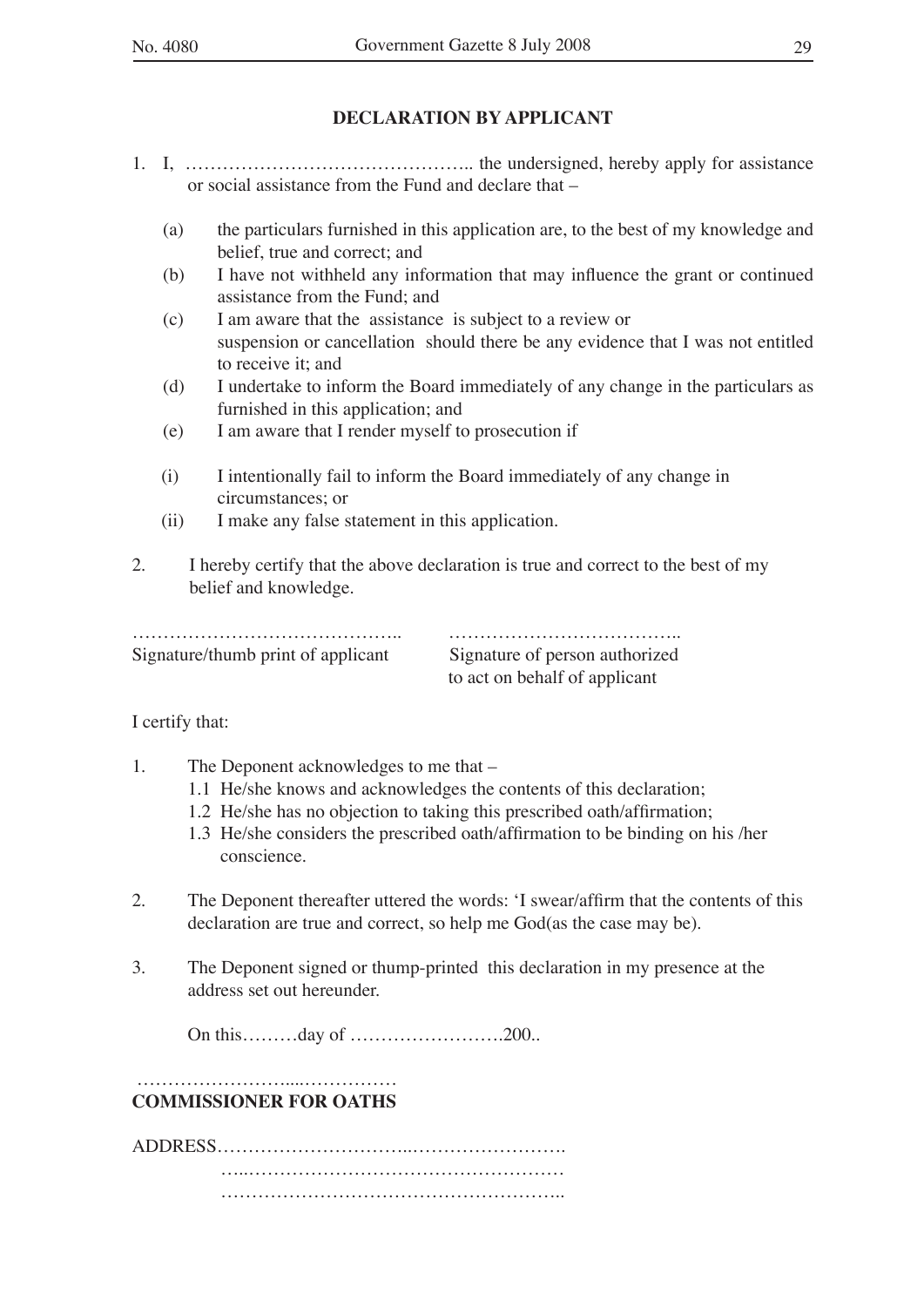## **REPUBLIC OF NAMIBIA VETERANS BOARD**

Form VA 5 (Regulations 10 and 19)

## MEDICAL REPORT

## *CONFIDENTIAL*

## *Section A*

*(To be completed by a veteran who claims he or she suffered injury during the liberation struggle)*

Personal particulars of patient

## *Section B*

*(This section must be completed by a Government medical officer)*

| 1. | Nature of injury or physical incapacity claimed          |
|----|----------------------------------------------------------|
|    |                                                          |
|    |                                                          |
|    |                                                          |
|    |                                                          |
|    |                                                          |
| 2. | Date and place of origin of injury, incapacity, if known |
|    |                                                          |
|    |                                                          |
|    |                                                          |
| 3. | What is the present condition of injury or incapacity    |
|    |                                                          |
|    |                                                          |
|    |                                                          |
|    |                                                          |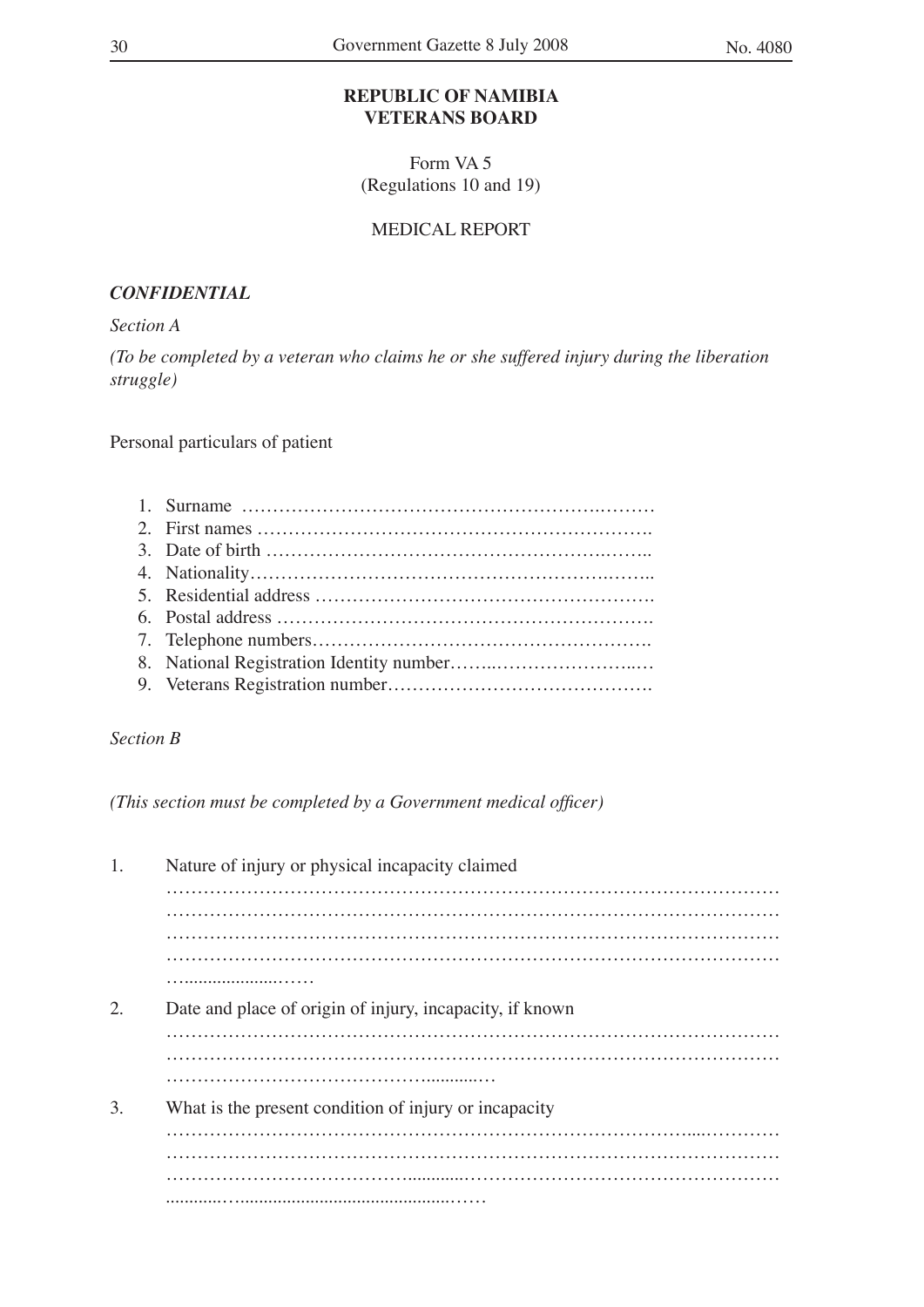

Government Medical Officer's

Date-stamp

……………………………………………………

 **Government Medical Officer**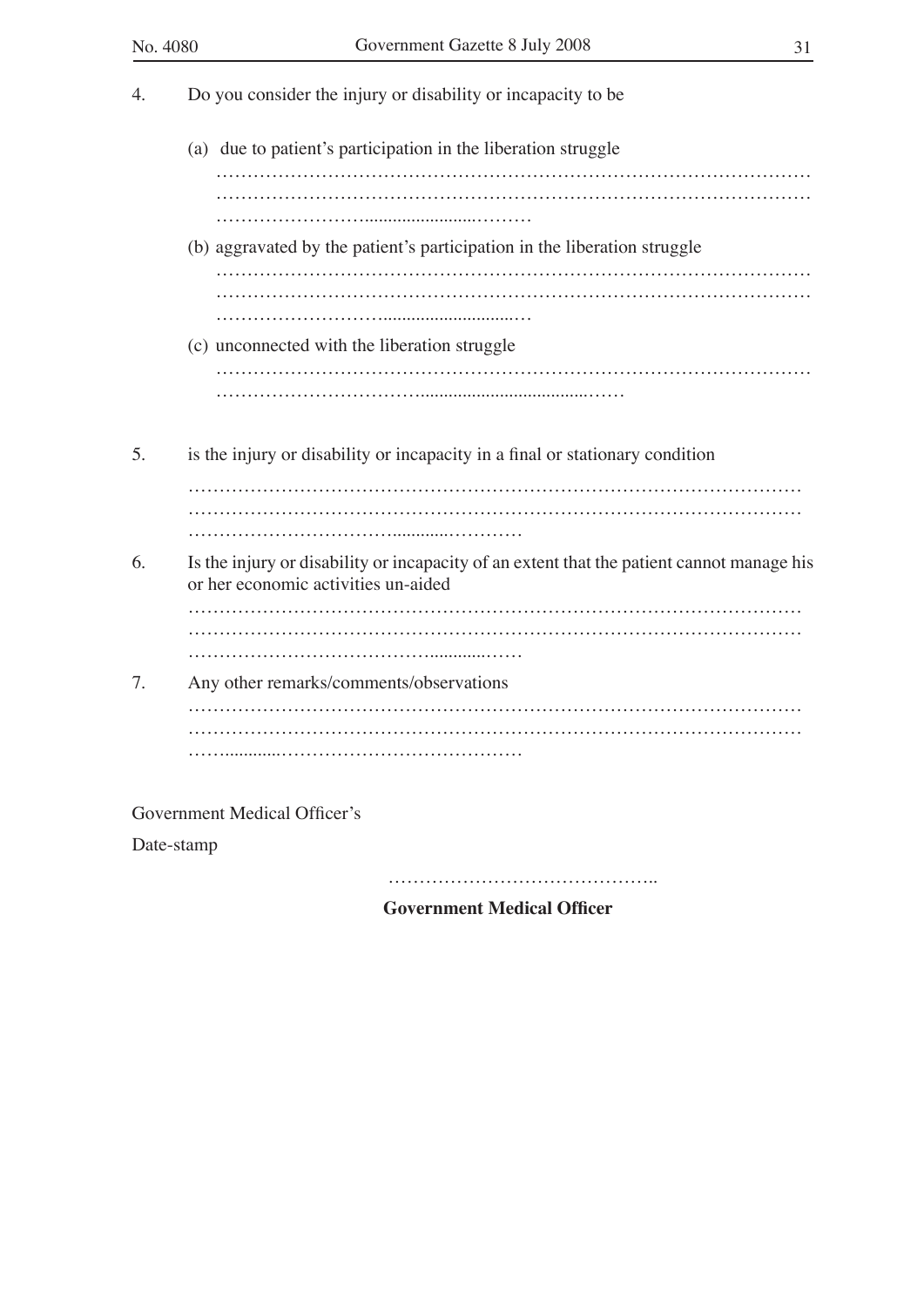## **REPUBLIC OF NAMIBIA**

## **VETERANS BOARD**

Form VA 6 (Regulation 12)

NOTIFICATION OF DECISION ON APPLICATION FOR ASSISTANCE (Section 31(4) of the Act)

Mr/Mrs/Ms ................................................................................... Address.......................................................................................... ……………………………………………………………………

Under section 31(4) of the Act, you are notified of the decision of the Board that your application for assistance from the Fund was –

- (a) approved and you are entitled to the following assistance………………… .......…………..; or
- (b) not approved
	- (i) for the following reasons ………………………………………………………… ………………………………………………………… ………………………………………………………… ………………………………………………………...

(ii) you may appeal against this decision to the Appeal Board within 90 days of the date of this notification to you.

Dated at Windhoek this…...............day of.................................200.....

… ……................................................. **SECRETARY: VETERANS BOARD**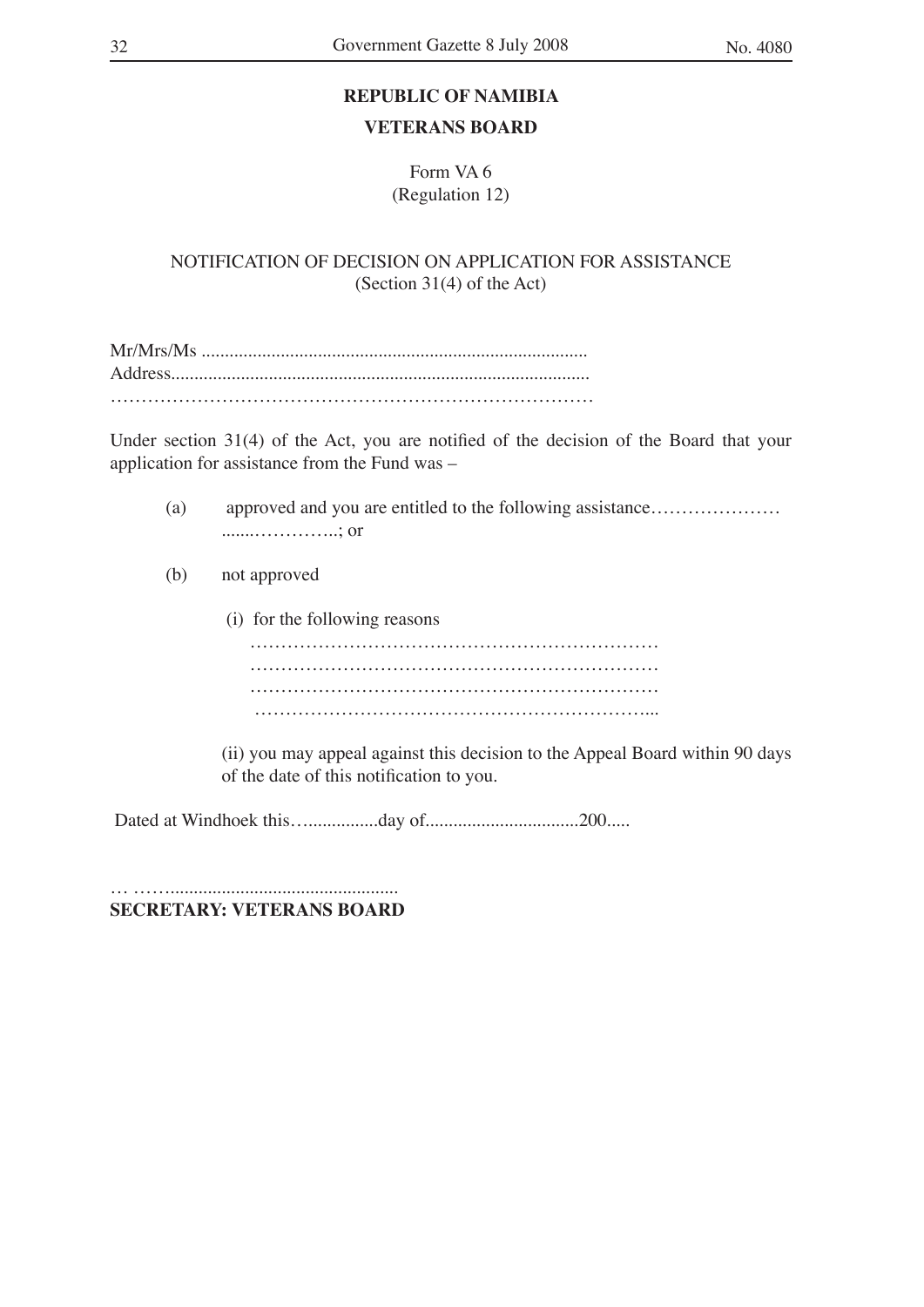## **REPUBLIC OF NAMIBIA VETERANS BOARD**

Form VA 7 (Regulations 13 and 22)

NOTIFICATION OF SUSPENSION OF ASSISTANCE OR FUNDING (Section 33(3) of the Act)

Under section 33(3) of the Act/regulation 22 you are notified of the decision of the Board to suspend/terminate your assistance/funding from the Fund for the following reasons

……………………………………………………………………………. …………………………………………………………………………….

…………………………………………………………………………….

You may appeal to the Appeal Board against this decision within 90 days of the date of this notification.

Date at Windhoek this…………day of ………………………………………200……

 ……………………………………….. **SECRETARY: VETERANS BOARD**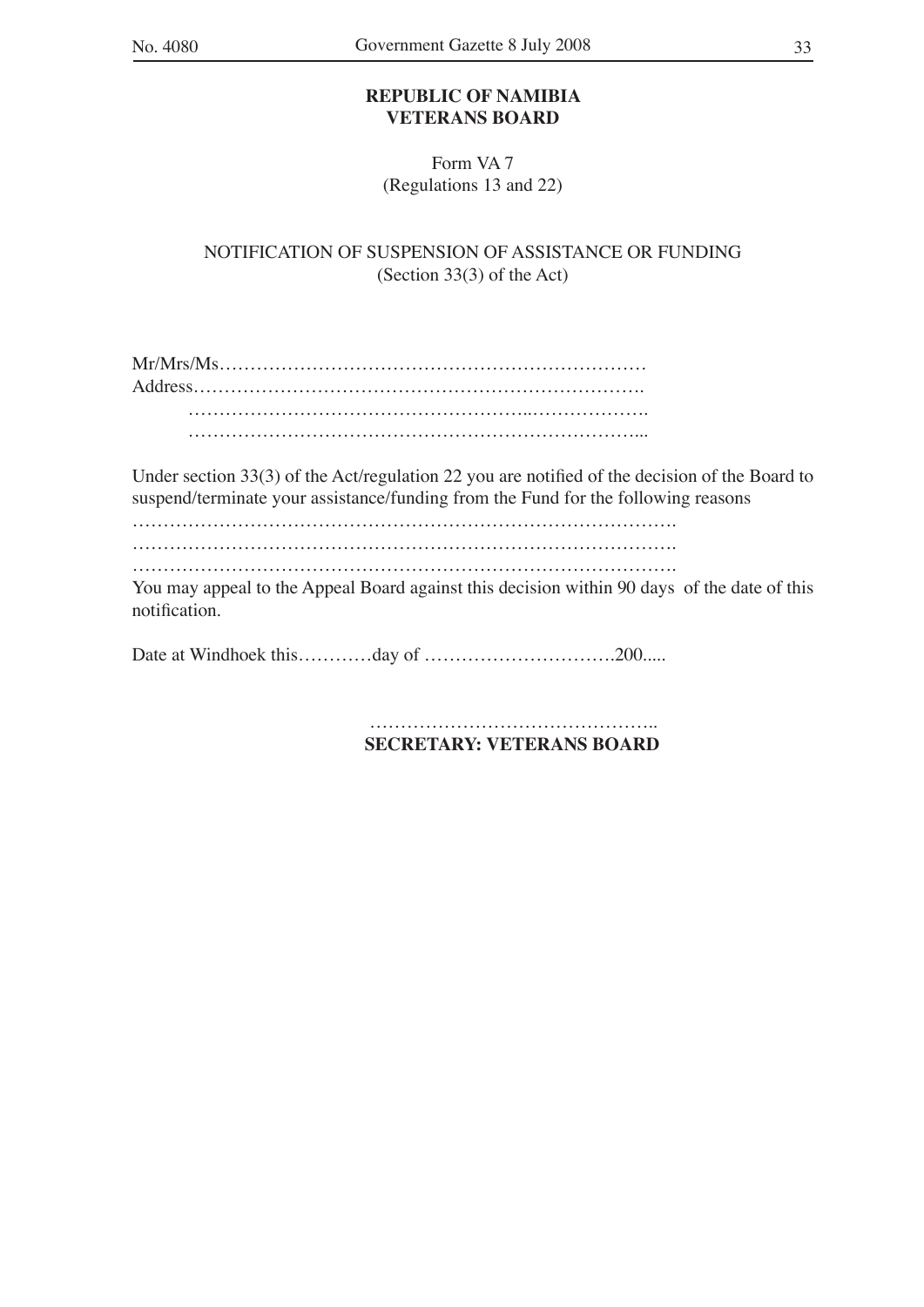## **REPUBLIC OF NAMIBIA VETERANS BOARD**

Form VA 8 (Regulation 19)

## APPLICATION FOR FUNDING OF PROJECT (Section 36 of the Act)

Every question must be answered clearly and in full. Where a question is not applicable, write (N/A). Any false statement or information on this form may result in the application being disapproved and in prosecution.

## **PART 1**

*Details of the applicant*

| 1.  |                                                       |
|-----|-------------------------------------------------------|
| 2.  |                                                       |
| 3.  |                                                       |
| 4.  | Marital status: married/single/divorced/widow/widower |
| 5.  |                                                       |
| 6.  |                                                       |
| 7.  |                                                       |
| 8.  | Dependant Registration number                         |
| 9.  |                                                       |
| 10. |                                                       |
| 11. |                                                       |
| 12. |                                                       |
| 13. |                                                       |
| 14. |                                                       |
| 15. |                                                       |

## **PART 2**

## *Particulars of previous application for project funding*

| 1. | Have you or has any person acting on your behalf, made a previous |
|----|-------------------------------------------------------------------|
|    | application for funding a project by the Fund?: Yes/No            |
| 2. |                                                                   |
| 3. |                                                                   |

## **PART 3**

*Details of the project*

| 2. | Full details about the project |  |  |  |  |  |  |  |
|----|--------------------------------|--|--|--|--|--|--|--|
|    |                                |  |  |  |  |  |  |  |
|    |                                |  |  |  |  |  |  |  |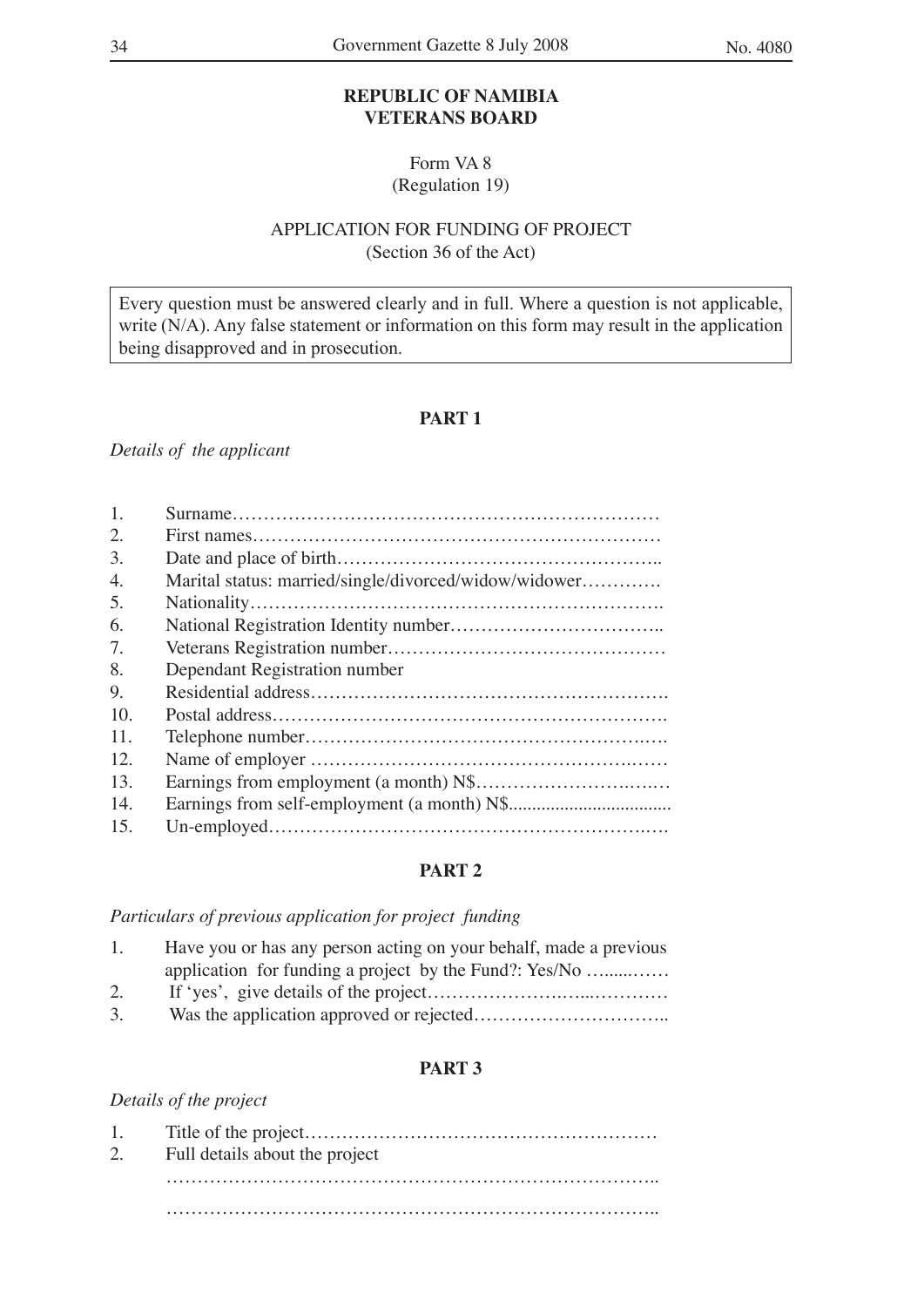| 3. |                          |                                                                              |  |  |  |  |
|----|--------------------------|------------------------------------------------------------------------------|--|--|--|--|
|    |                          |                                                                              |  |  |  |  |
|    |                          |                                                                              |  |  |  |  |
| 4. |                          | Nature of good or produce to be produced or services provided by the project |  |  |  |  |
|    |                          |                                                                              |  |  |  |  |
|    |                          |                                                                              |  |  |  |  |
| 5. |                          | Has any feasibility study been made of the project: Yes/No                   |  |  |  |  |
| 6. |                          | If yes, is the report(s) attached to this application                        |  |  |  |  |
| 7. | Location of the project: |                                                                              |  |  |  |  |
|    | (a)                      |                                                                              |  |  |  |  |
|    | (b)                      |                                                                              |  |  |  |  |
|    | (c)                      |                                                                              |  |  |  |  |
|    | (d)                      |                                                                              |  |  |  |  |

(e) Street name……………………………………………..……..

## **PART 4**

#### *Details oft funding the project*

| 3. |                                                          |  |  |  |
|----|----------------------------------------------------------|--|--|--|
| 4. | Amount of money put or to be put into project by others: |  |  |  |
|    | (a)                                                      |  |  |  |
|    | (b)                                                      |  |  |  |
|    | (c)                                                      |  |  |  |

5. Amount of money applied for from the Fund:

(N\$....................................................................................

*Documentary evidence produced or attached to application*

1………………………………………………………………………….. 2………………………………………………………………………….. 3…………………………………………………………………………… 4………………………………………………………………………….. 5…………………………………………………………………………..

## **DECLARATION BY APPLICANT**

|  |  | $I_1, \ldots, I_n$ (full name)                                                            |  |  |  |  |  |  |
|--|--|-------------------------------------------------------------------------------------------|--|--|--|--|--|--|
|  |  | hereby declare that the information given by me in this form is true and correct in every |  |  |  |  |  |  |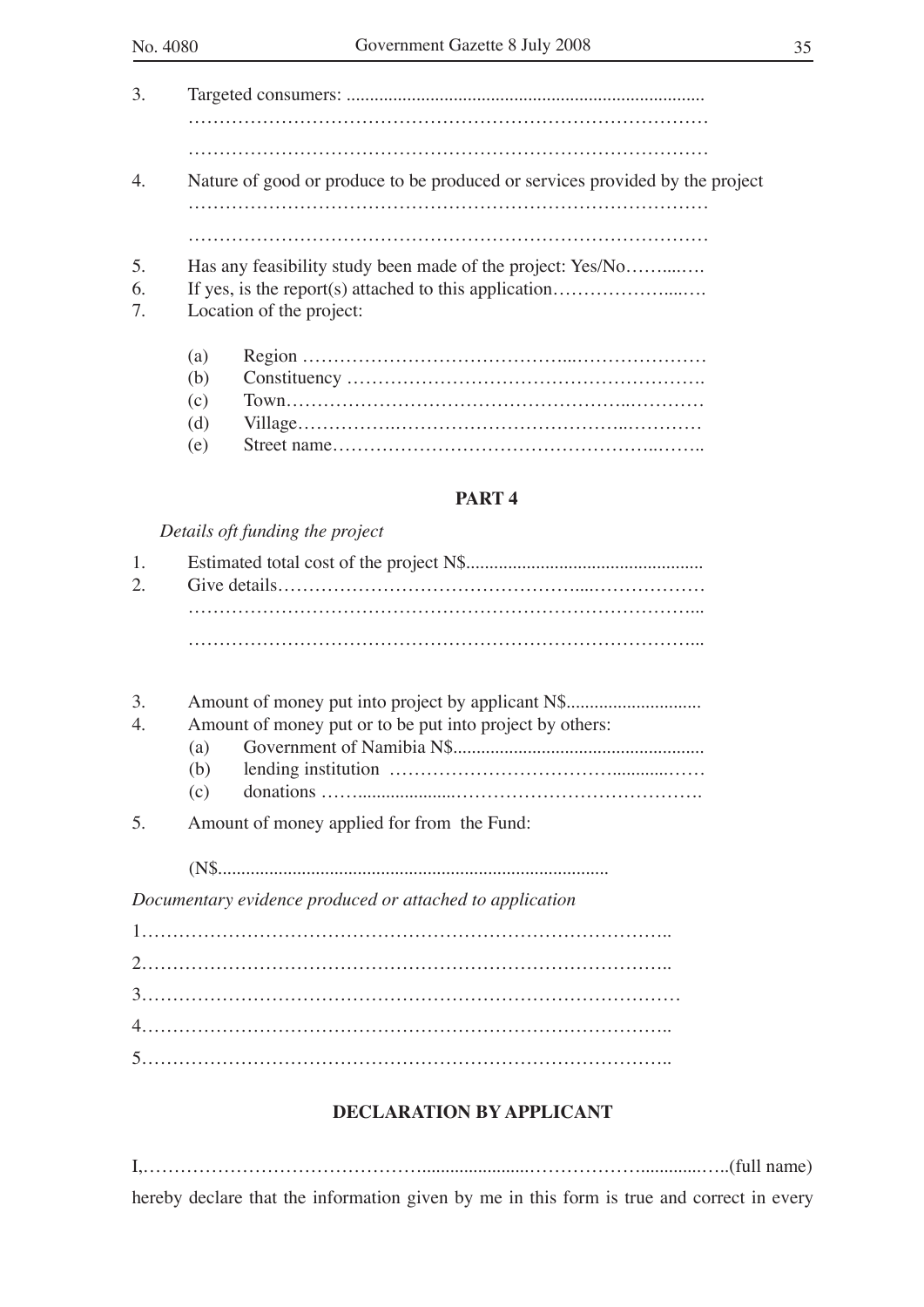respect, to the best of my knowledge and belief. I understand that any false statement on this form may render my application being disapproved or to prosecution.

I also declare that this application, together with my statement, have been read to me and fully explained in the language which I understand, and that I have no further facts to add to my application.

I also understand that, while my project is in receipt of funding by the Fund I must keep the Board informed of any change in the information given above.

………………………………………..

Applicant's signature

Mark or right thumb print

I certify that:

- 1. The Deponent acknowledges to me that
	- 1.1 He/she knows and acknowledges the contents of this Declaration;
	- 1.2 He/she has no objection to taking the prescribed oath or making the affirmation;
	- 1.3 He/she considers the prescribed oath to be binding on his/her conscience.
- 2. The Deponent thereafter uttered the words, ʻI swear/I confirm that the contents of this Declaration are true and correct(so help me God' (as the case may be);
- 3. The Deponent signed or thump-printed this Declaration in my presence at the address set out hereunder this…………………day of…………………………..200…

………………………………………………………

## **COMMISSIONER FOR OATHS**

ADDRESS…………….…………………………….. ……………………….………………………………. ………………….………..……………………………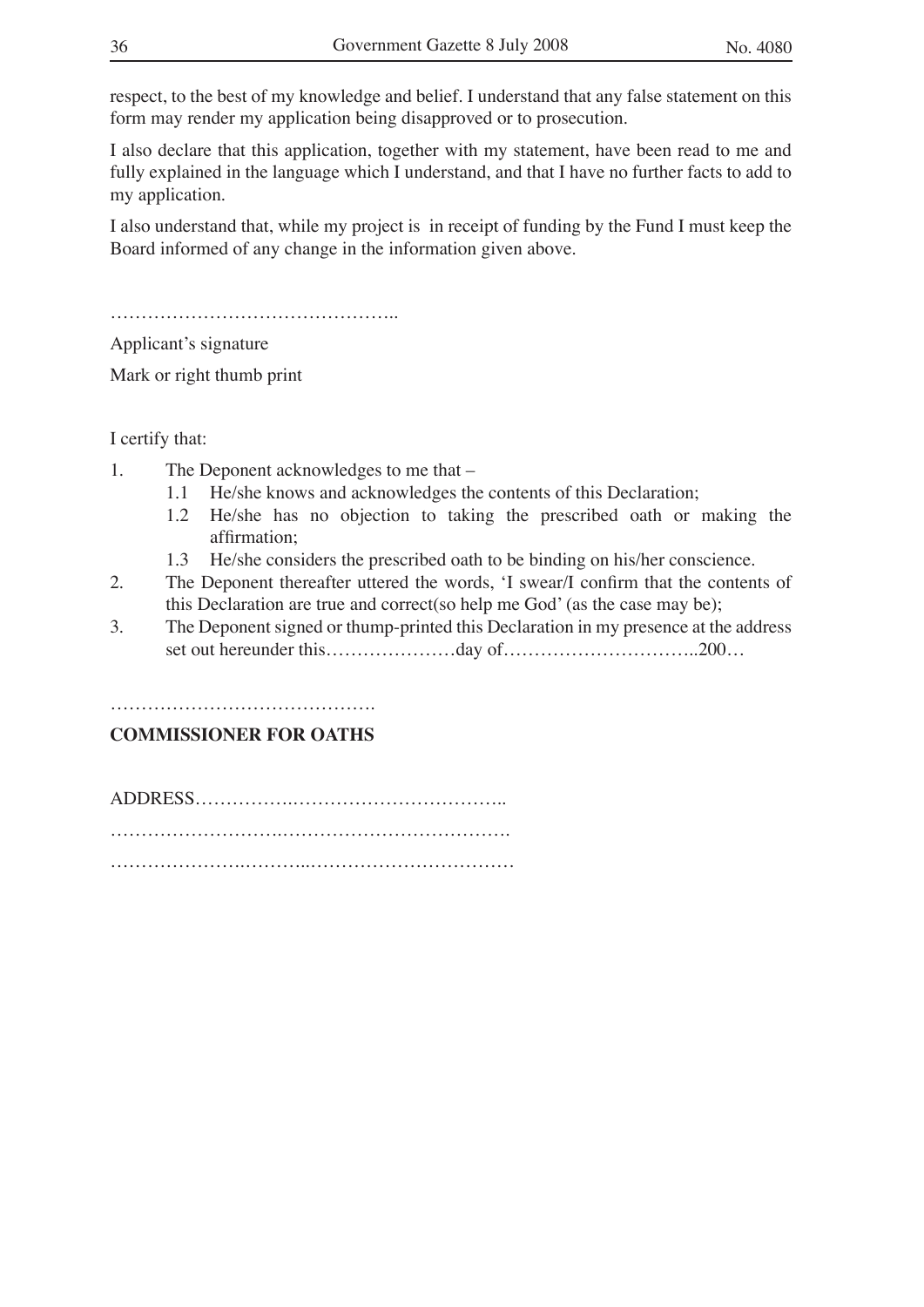## **REPUBLIC OF NAMIBIA VETERANS BOARD**

## Form VA 9 (Regulation 21)

NOTIFICATION OF DECISION ON APPLICATION FOR FUNDING OF PROJECT (Section 36(4) of the Act)

Mr/Mrs/Ms………………………………………………………. Address………………………………………………………….. ……………………………………………………………………

Under section 36(4) of the Act you are notified that your application for funding of your project by the Fund was considered by the Board and was –

| (a) |                                                                                                              |
|-----|--------------------------------------------------------------------------------------------------------------|
|     |                                                                                                              |
| (b) |                                                                                                              |
| (1) | reasons for disapproval                                                                                      |
|     |                                                                                                              |
|     |                                                                                                              |
| (i) | you may appeal against this decision to the Appeal Board within 90 days of<br>the date of this notification. |

## …………………………………………………………………………………

## **SECRETARY: VETERANS BOARD**

Dated at Windhoek this………………day of……………………………………………200…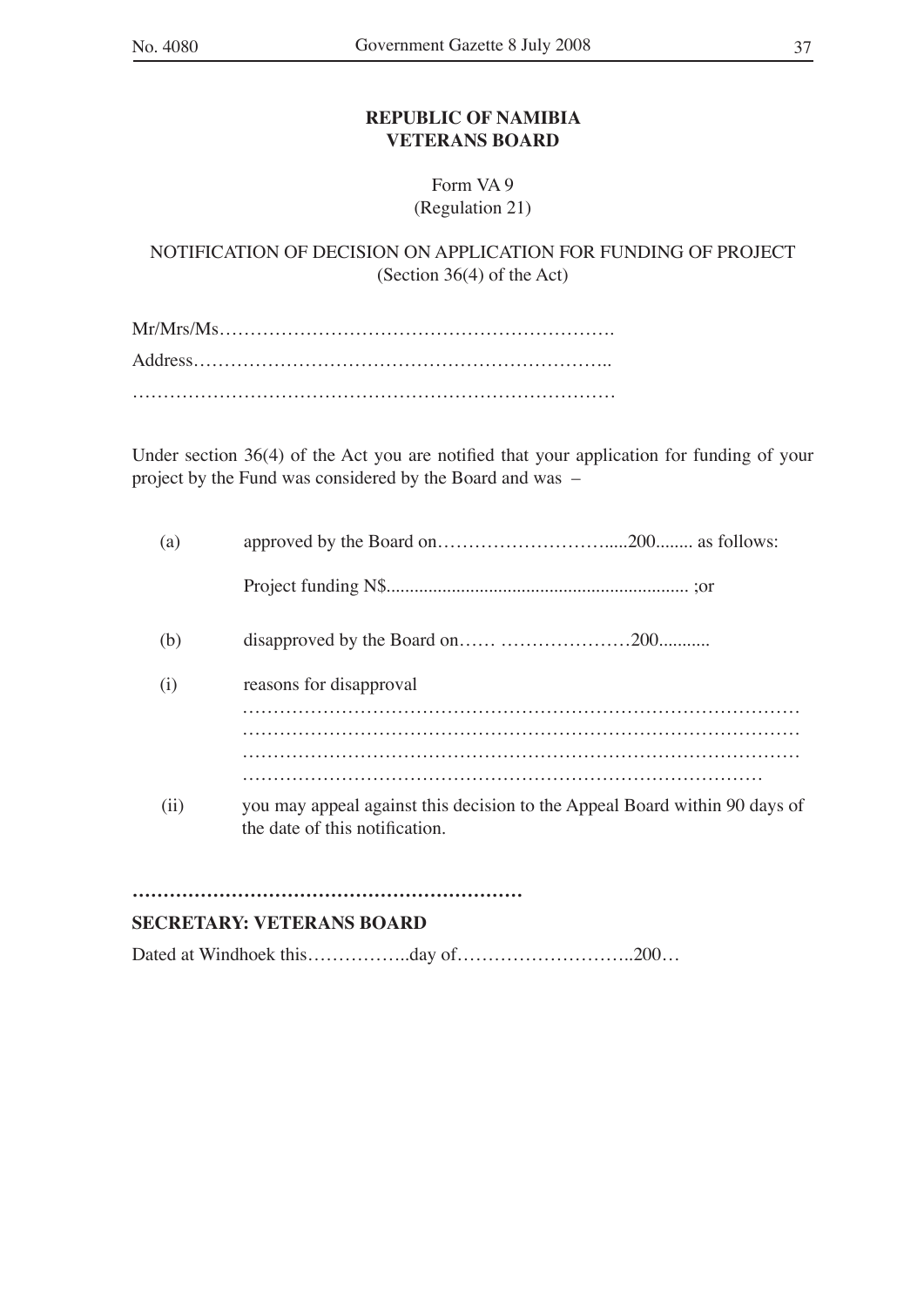## (Coat of Arms) **REPUBLIC OF NAMIBIA MINISTRY OF VETERANS AFFAIRS**

## Form VA 10 (Regulation 26)

## APPLICATION FOR RECOGNITION OF ASSOCIATION (Section 44(2) of the Act)

The Permanent Secretary Ministry of Veterans Affairs Private Bag 13407 Sokolic Building, Bannhoff Street Windhoek

1. Name of the Association ............................................................................................................. ............................................................................................................. 2. Present business address .............................................................................................................. .............................................................................................................. 3. Postal address ....................................................................................... .............................................................................................................. 4. Telephone numbers ............................................................................. 5. Is the association registered with any Government authority : Yes/No 6. If ʻYes', give the following details - (i) name of the registering authority .............................................................................................................. .............................................................................................................. (ii) registered name of the organization ............................................... (iii) place and date of registration ................................................ ........................................................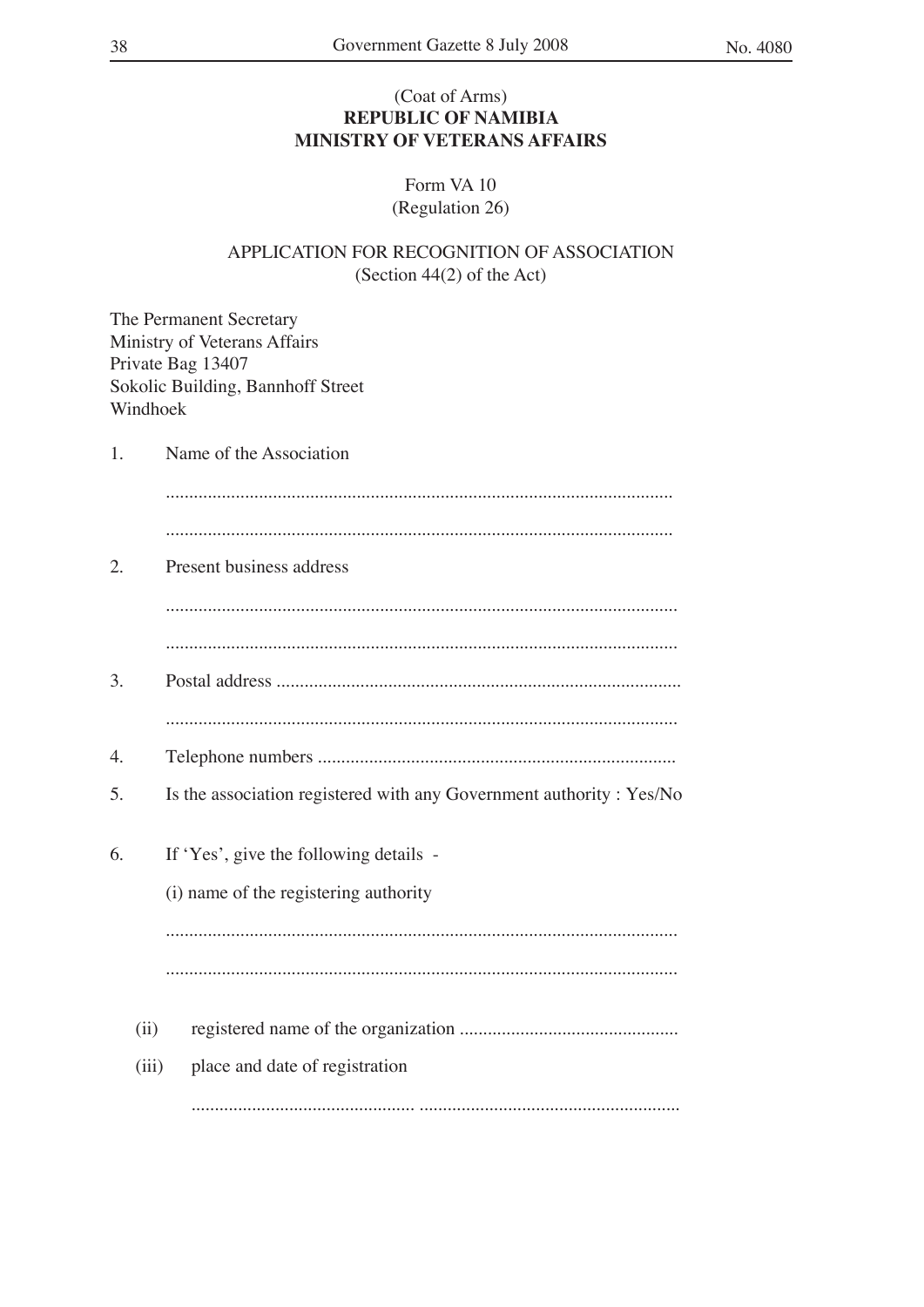- (a) Three copies of the constitution of the association
	- (i) authenticated by the chairperson/president and secretary of the association as true and correct copy of the constitution; and
	- (ii) certified by a commissioner of oaths;
- (b) a certified copy of the certificate of registration of the association with a Government authority;
- (c) a certified copy of the current members of the executive committee of the association;
- (d) a certified statement of the highest military rank each member of the Executive Committee held in the liberation war or leadership post in political, diplomatic or under-ground liberation activities;
- (e) a certified statement of the current registered members of the association.

Signed at .............................this ..........day of......................................200

Signature of:

........................................................................

(i) Chairperson/President of the Association

.........................................................................

(ii) Secretary of the Association